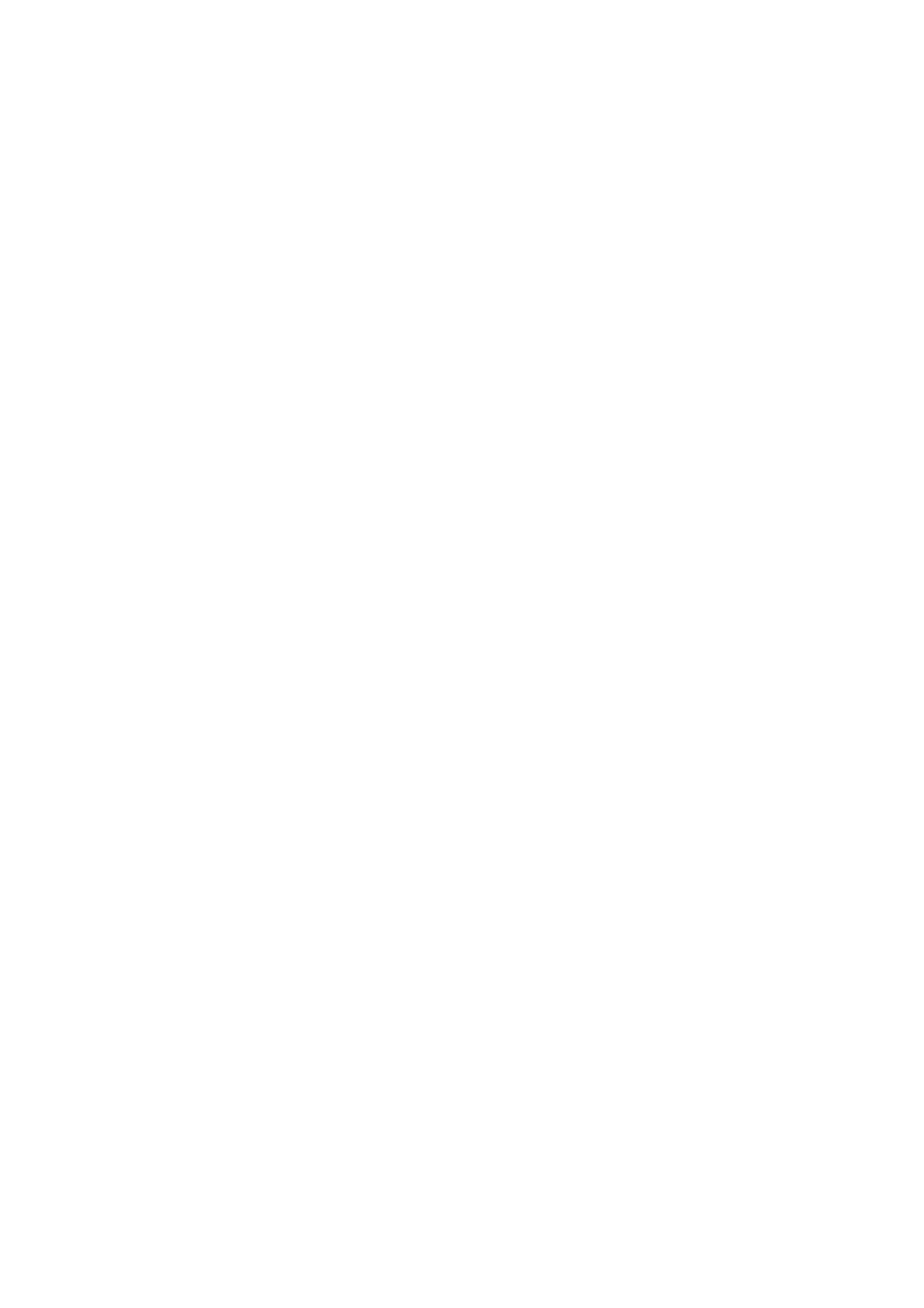#### **STANDARD CLUB New York Forum**

#### **7 June 2018**

|   | <b>People Claims Round Table</b>                                                                  |
|---|---------------------------------------------------------------------------------------------------|
| 1 | Claims handling after the punitive damages decision in the Ninth<br>Circuit                       |
| 2 | Unearned wages and the Third Circuit's decision in Joyce v.<br>Maersk Line, Ltd.                  |
| 3 | Pregnancy at sea                                                                                  |
| 4 | Medicare, releases and conditional payment notices                                                |
| 5 | Next of kin notifications in tricky situations                                                    |
| 6 | Pre-employment medical questionnaires, alcohol policies and<br>drug/alcohol tests after incidents |
| 7 | Best practice for missing crewmembers                                                             |
| 8 | Case handling: Crewmembers with a mental illness                                                  |
|   | <b>AOB</b>                                                                                        |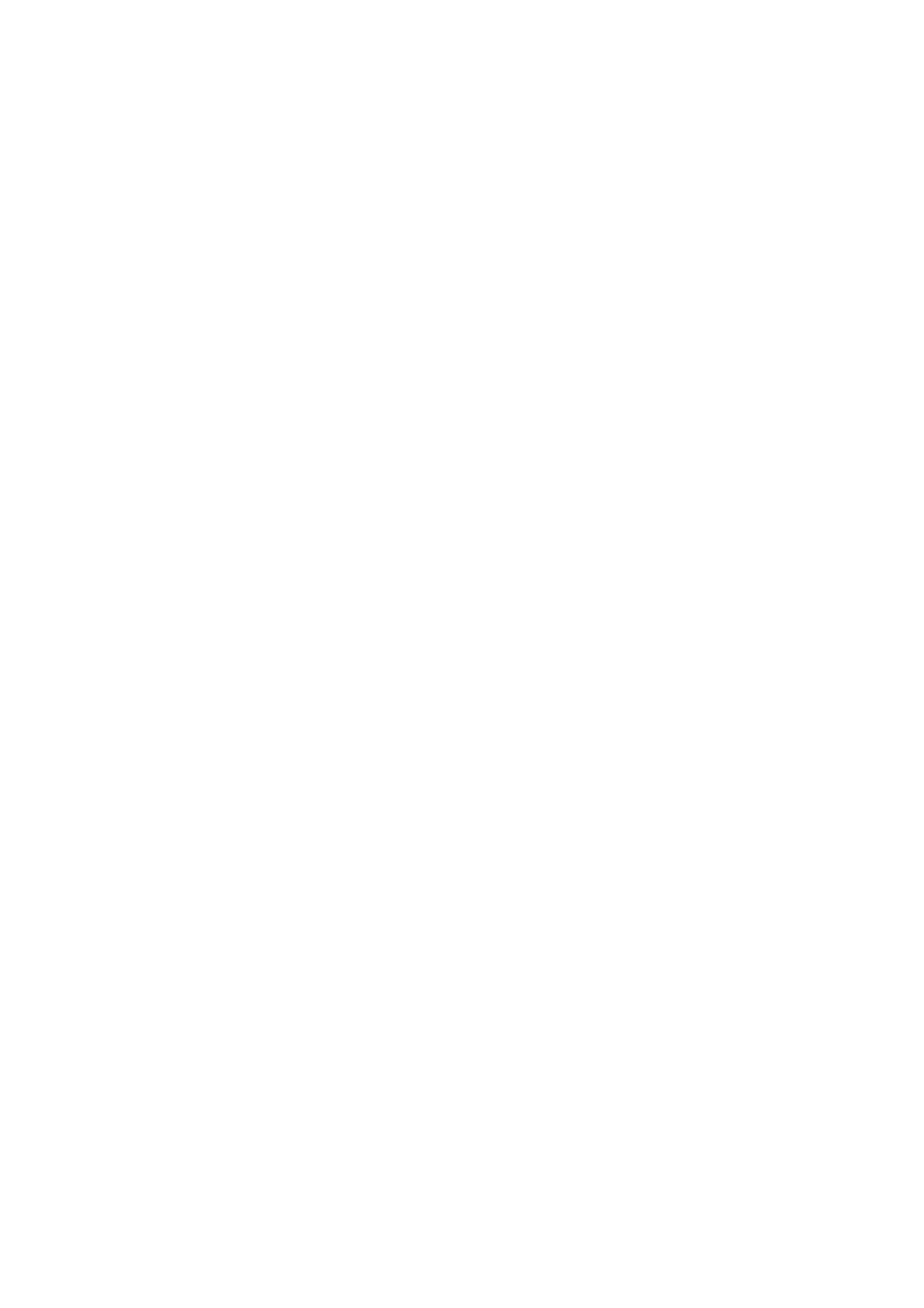**PEOPLE CLAIMS**



#### **Claims handling after the punitive damages decision in the Ninth Circuit**

Batterton v. Dutra Group 880 F.3d 1089 (9th Cir. 2018)

Case Summary

To understand the significance of this case it is important to understand previous decisions regarding punitive damage and maritime law. In 1970, the Supreme Court decided *Moragne v. States Marine Lines*, Inc., 398 U.S. 375. In that case a longshoreman was killed in state waters and the crewmember's widow sued for wrongful death on an unseaworthiness claim. The Supreme Court created a general maritime law unseaworthiness wrongful death action in territorial water. The decision did not address what remedies were available for this cause of action or who may recover as beneficiary. Thus the issue was left to percolate in the circuits.

In 1987, the 9th circuit decided *Evich v. Morris*, 819 F. 2d 256 (9th Cir. 1987). In this case a seaman was killed in Alaska state waters. A non-dependent brother sued for future wages and punitive damages on an unseaworthiness claim. The Ninth Circuit ruled non-dependents could recover for future earnings and punitive damages.

In 1990, the Supreme Court decided *Miles v. Apex Marine Corp.*, 498 U.S. 16. In *Miles*, a seaman was killed by a fellow crewmember in port and the crewmember's widow sued for wrongful death on an unseaworthiness claim. The court explicitly held that a *Moragne* action applied to seaman. The Court held that loss of society (i.e. non-pecuniary) damages were not recoverable by a widow on a *Moragne* action. The rationale was that the Jones Act allows recovery only for pecuniary loss. Note that pecuniary damages are those damages which are not readily quantified or valued in money (i.e. pain and suffering or loss of society).

The conundrum is that after the *Miles* decision was issued, the Supreme Court had ruled that only pecuniary losses were available for wrongful death suits. However, the Ninth Circuit decision of *Evich* held that seaman can get punitive damages, which are generally considered non-pecuniary damages. In 1994, *Sutton v. Earles* was decided in the Ninth Circuit. 26 F.3d 903. That decision concerned teenagers who were killed when their jet ski struck a Navy mooring. The court held that loss of society (i.e. non-pecuniary) damages and future earnings were recoverable by parents on a *Moragne* action. This distinguished *Miles* as applying only to seaman.

In 2009, the Supreme Court took the case to resolve a post-*Miles* split with the Fifth Circuit. In *Atlantic Sound Co., Inc. v. Townsend* a deckhand on a tugboat was injured and the deckhand's employer refused to pay maintenance and cure. The district court allowed punitive damages on the maintenance and cure claim, following the pre-*Miles* 11th Circuit precedent. On appeal, the Court reasoned that the *Miles* restriction to Jones Act remedies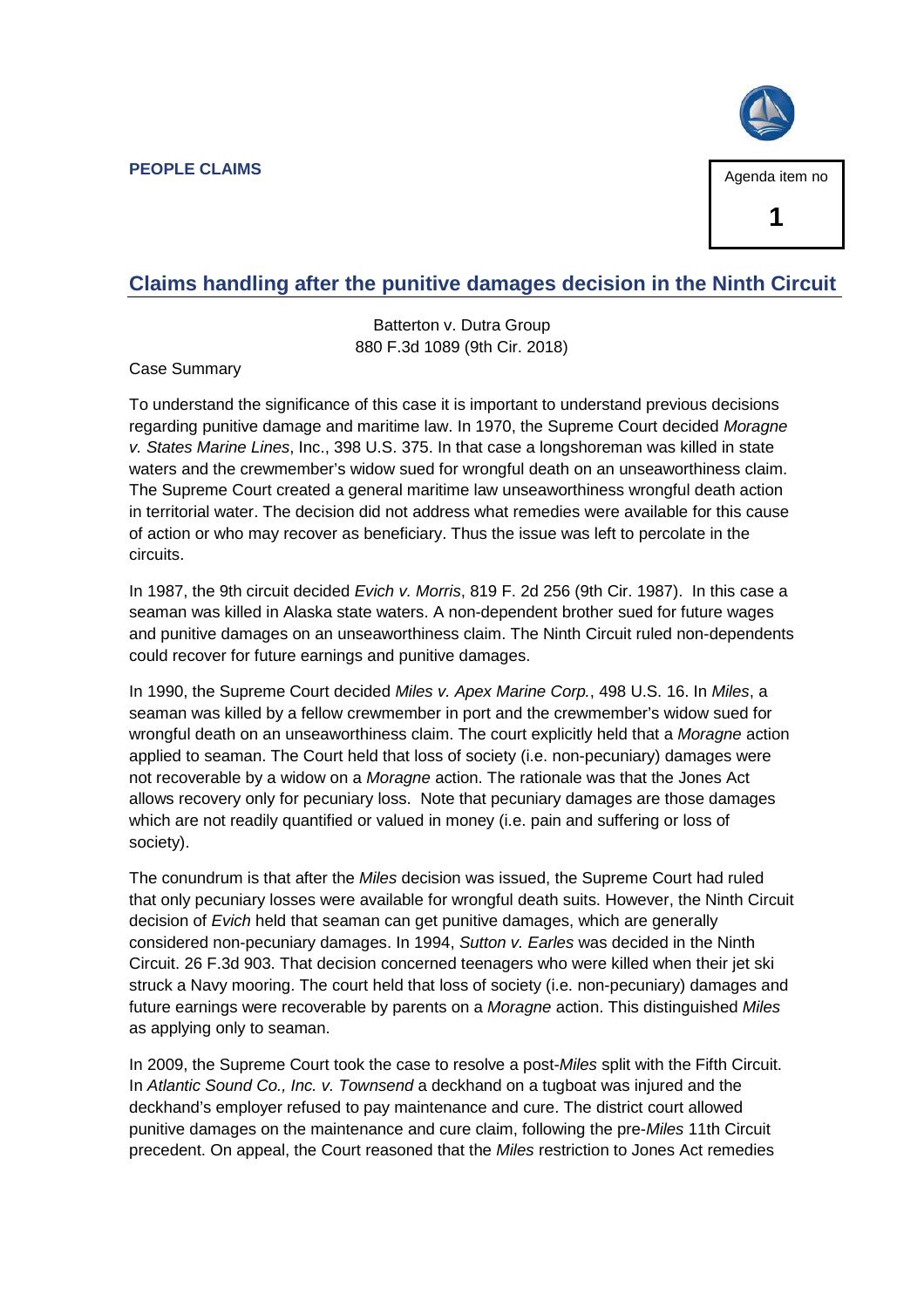

does not apply to maintenance and cure, because maintenance and cure predated the Jones Act, and the Jones Act doesn't address maintenance and cure or its remedies. Since the Jones Act is essentially remedy-granting in nature, it did not take away from age-old maintenance and cure and punitive damages.

Finally, in 2014 the Supreme Court decided *McBride v. Estis Well Service*. 768 F.3d 382. In that case, a seaman was killed and others were injured on an oil rig in territorial waters. The plaintiffs brought a general maritime law claim for unseaworthiness seeking punitive damages. At the appellate level, the court followed Townsend and found that the *Miles* restriction did not apply the unseaworthiness claims. The Supreme Court panel reversed this decision, leaning heavily on FELA for the proposition that the Jones Act controls remedies for wrongful death of a seaman.

In *Batterton v. Dutra Group*, plaintiff Batterton worked as seaman deckhand on the Dutra fleet. Batterton was working on a scow, pumping air into compartment. Compartment being compressed lacked exhaust system and the hatch blew open, crushing Batterton's hand. Batterton sued Dutra in California state court with the following causes of action: 1) Jones Act Negligence; 2) Maintenance and cure; and 3) Unseaworthiness. Batterton also included a claim of punitive damages for unseaworthiness, arguing that the compartment should have had an exhaust system and that pumping air into closed compartment without proper ventilation/exhaust system was grossly negligent. Dutra moved to strike/dismiss punitive damages from complaint, arguing that the decision in *Miles* bars pecuniary damages. Batterton argued that the *Miles* decision was restricted to wrongful death. The district court founds that punitive damages were available and this was affirmed by the Ninth Circuit. The Ninth Circuit also held that punitive damages are not "non-pecuniary" under *Miles*. The court agreed that *Miles* taken alone might be read to suggest bar to punitive damages, but Townsend means that *Miles* should be read narrowly and "non-pecuniary" does not include punitive damages. The holding for *Dutra* is that seamen's may recover punitive damages on unseaworthiness claims, whether for wrong death claims or for personal injury. The Ninth circuit has thus officially split with the Fifth Circuit on this issue.

What does this mean?

- $\bullet$  The following jurisdictions are defendant friendly in regards to punitive damages  $-$ First, Fifth or Sixth Circuits
- For those who have cases in the Ninth Circuit, punitive damages are a real possibility.

Items for discussion:

1. How do the above decisions influence Jones Act crew claim handling?

Enclosures to Tab 1:

x Court Decision from *Batterton v. Dutra Grp.*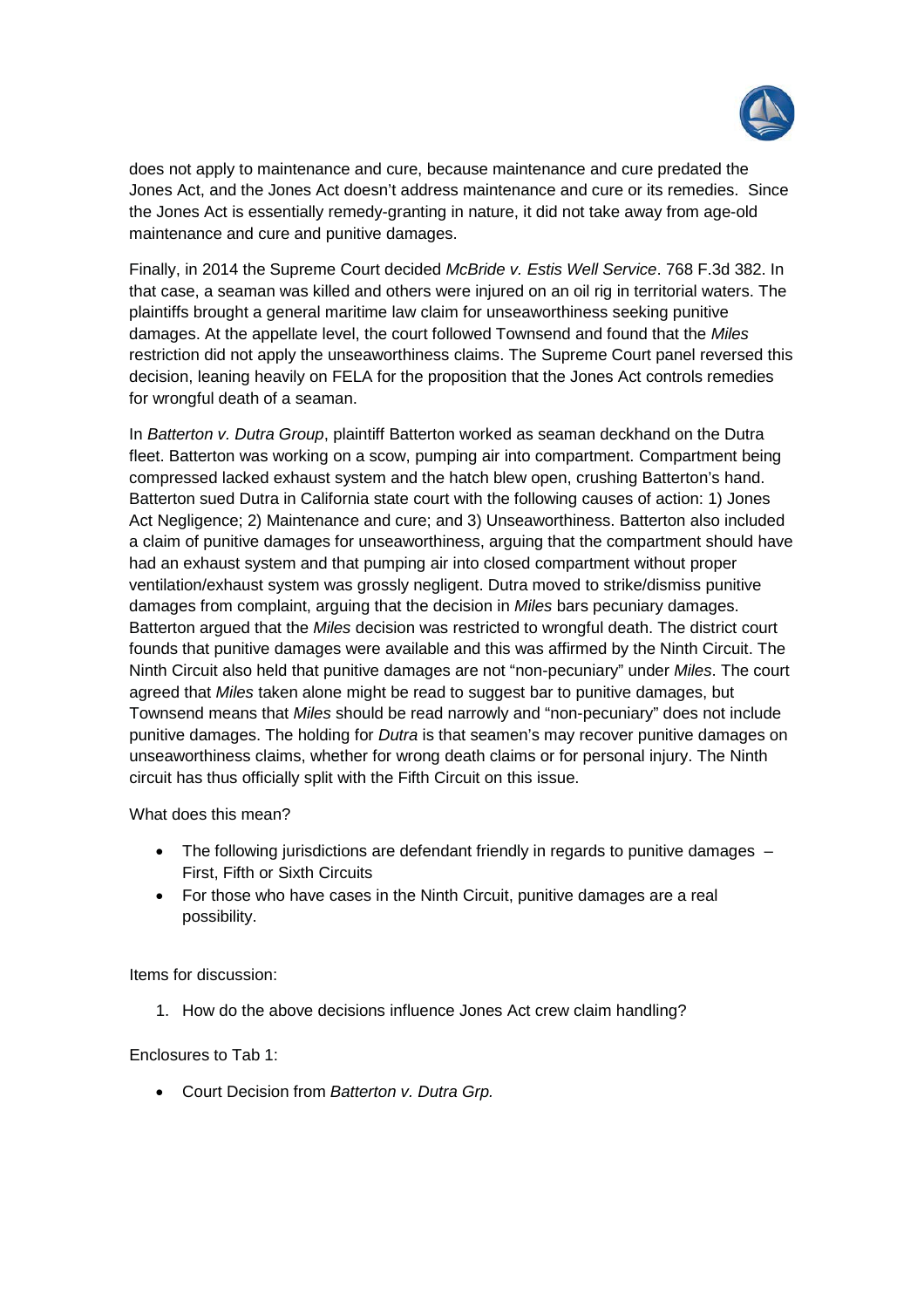

**User Name:** Rebeca Hamra **Date and Time:** Sunday, May 13, 2018 10:14:00 PM EDT **Job Number:** 66621238

#### **Document (1)**

1. *Batterton v. Dutra Grp., 880 F.3d 1089*

**Client/Matter:** -None-Search Terms: Batterton v. Dutra Grp., 880 F.3d 1089 **Search Type:** Natural Language **Narrowed by: Content Type <b>Content Type Narrowed by**<br>Cases **Cases** 

-None-

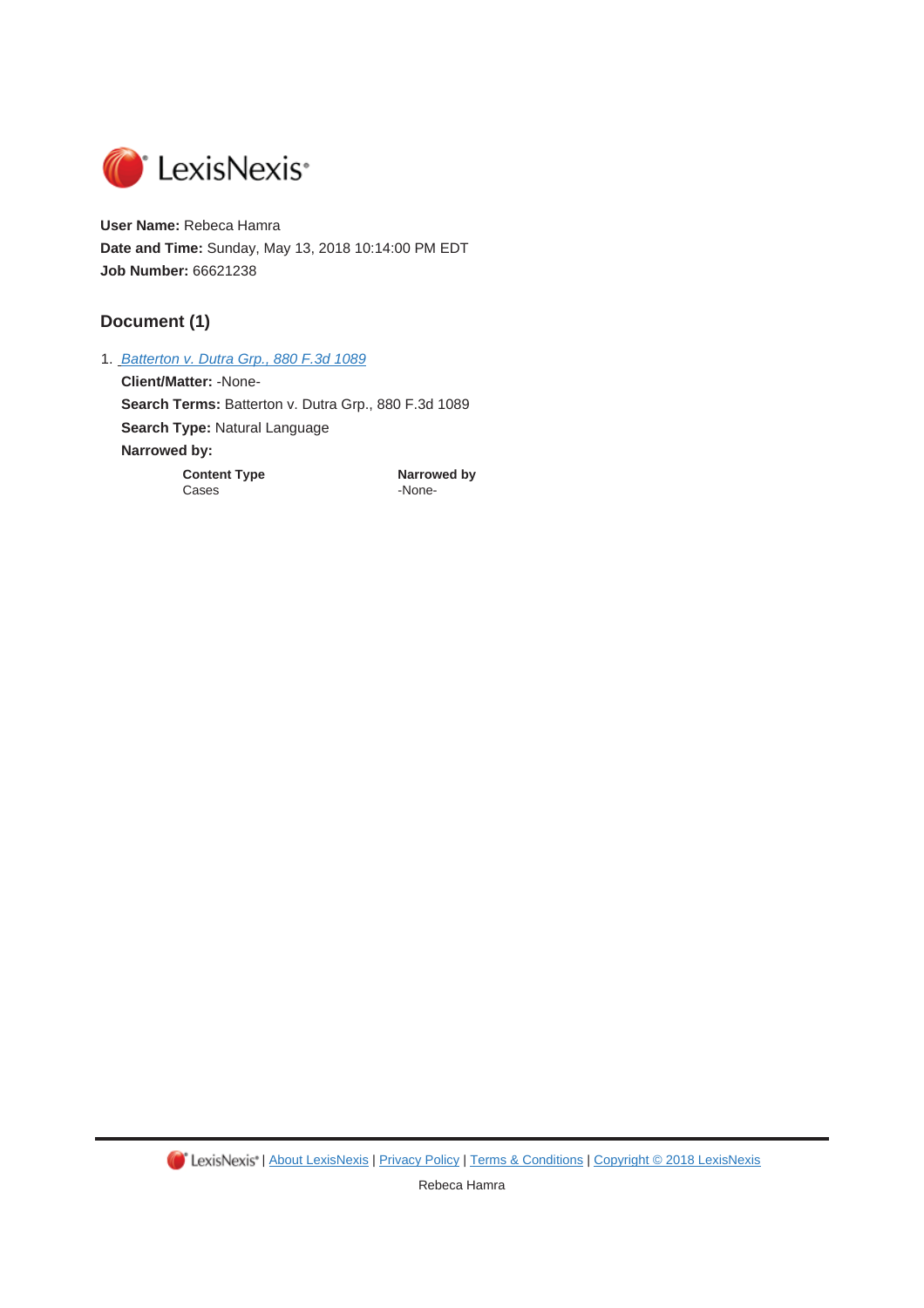**A** Neutral As of: May 14, 2018 2:14 AM Z

#### *Batterton v. Dutra Grp.*

United States Court of Appeals for the Ninth Circuit

February 8, 2017, Argued and Submitted, Pasadena, California; January 23, 2018, Filed

No. 15-56775

#### **Reporter**

880 F.3d 1089 \*; 2018 U.S. App. LEXIS 1627 \*\*; 2018 AMC 1; 2018 WL 505256

CHRISTOPHER BATTERTON, Plaintiff-Appellee, v. DUTRA GROUP, Defendant-Appellant.

**Subsequent History:** Motion granted by *Batterton v. Dutra Grp., 2018 U.S. App. LEXIS 5665 (9th Cir. Cal., Mar. 5, 2018)*

Rehearing denied by, Rehearing, en banc, denied by *Batterton v. Dutra Group, 2018 U.S. App. LEXIS 11420 (9th Cir. Cal., May 2, 2018)*

**Prior History: [\*\*1]** Appeal from the United States District Court for the Central District of California. D.C. No. 2:14-cv-07667-PJW. Patrick J. Walsh, Magistrate Judge, Presiding.

*Batterton v. Dutra Grp., 2014 U.S. Dist. LEXIS 189871 (C.D. Cal., Dec. 15, 2014)*

**Disposition:** AFFIRMED.

#### **Core Terms**

punitive damages, unseaworthiness, damages, maritime, maritime law, loss of society, wrongful death, pecuniary loss, maintenance and cure, injuries, nonpecuniary, holds, ship, wrongful death action, cause of action, future earning, unavailable, pecuniary, survival, limits, vessel, cases, Seas

#### **Case Summary**

#### **Overview**

HOLDINGS: [1]-On interlocutory appeal, the court determined that punitive damages were awardable to seamen for their own injuries in general maritime unseaworthiness actions. By implication, Atlantic Sounding Co. v. Townsend held that Miles v. Apex Marine Corp. did not limit the availability of remedies in actions other than maintenance and cure under general maritime law, which included unseaworthiness claims; [2]-Miles did not implicitly overturn Evich v. Morris, in which the court squarely held that punitive damages were available under general maritime law for claims of unseaworthiness; [3]-Pursuant to the *FELA*, the *Death on the High Seas Act*, and the *Jones Act*, wrongful death was a statutory cause of action. Statutory limitation of survivors' damages to "pecuniary loss" had no application to general maritime claims by living seamen for injuries to themselves.

**Outcome**

Order affirmed.

#### **LexisNexis® Headnotes**

Admiralty & Maritime Law > ... > Maritime Tort Actions > Negligence > Damages

Admiralty & Maritime Law > ... > Maintenance & Cure > Damages > Punitive Damages

Admiralty & Maritime Law > Maritime Workers' Claims > Unseaworthiness

Admiralty & Maritime Law > Maritime Workers' Claims > Unseaworthiness > Damages

#### *HN1*[ ] **Negligence, Damages**

Historically, punitive damages have been available and awarded in general maritime actions, including some in maintenance and cure. Unseaworthiness is a general maritime cause of action. Atlantic Sounding Co. v. Townsend reads Miles v. Apex Marine Corp. as limiting the availability of damages for loss of society and lost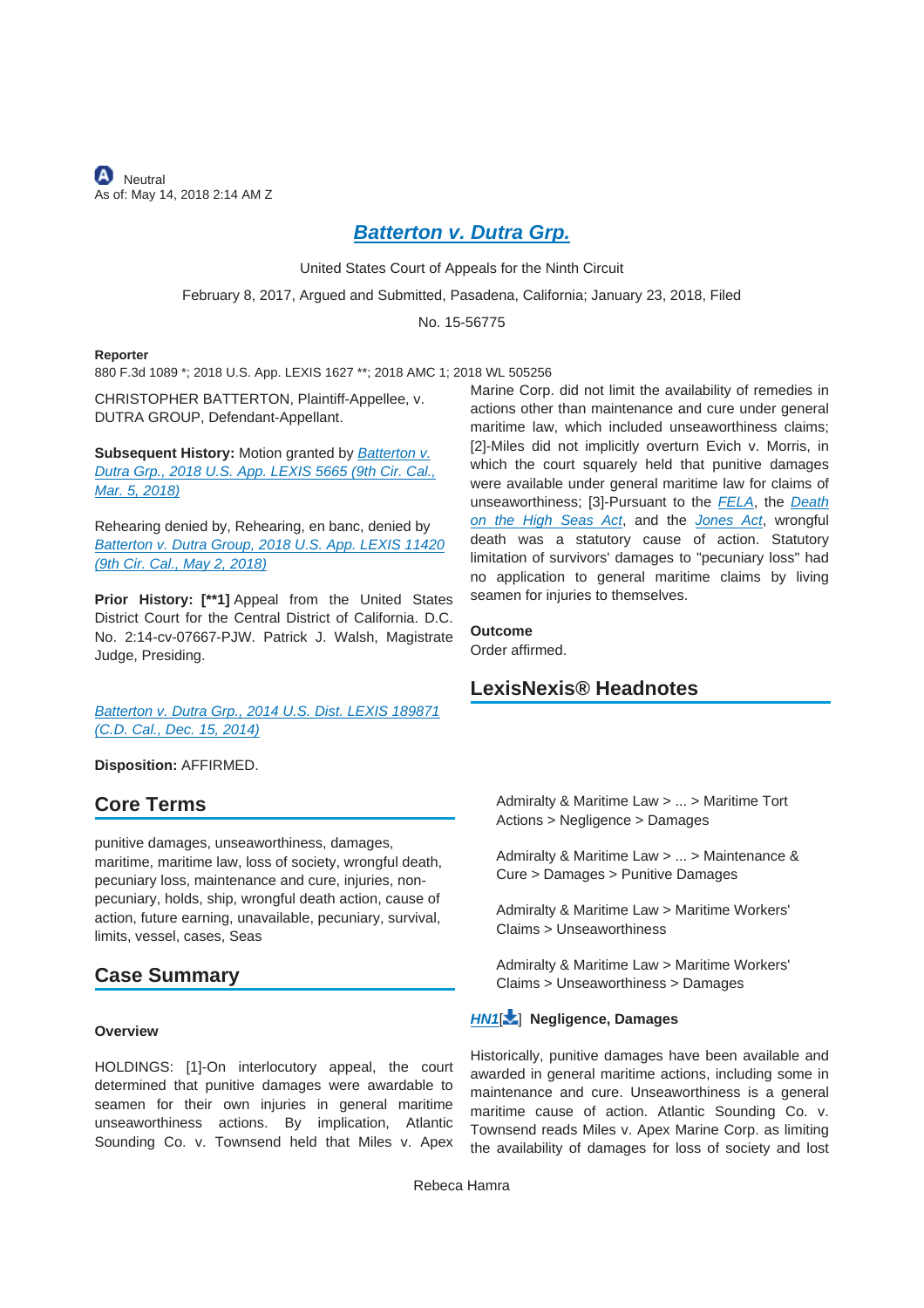880 F.3d 1089, \*1089; 2018 U.S. App. LEXIS 1627, \*\*1

future earnings and holds that Miles does not limit the availability of punitive damages in maintenance and cure cases. By implication, Townsend holds that Miles does not limit the availability of remedies in other actions "under general maritime law," which includes unseaworthiness claims.

Admiralty & Maritime Law > Maritime Workers' Claims > Jones Act

Admiralty & Maritime Law > Maritime Personal Injuries > Maritime Death Actions > Wrongful Death & Survival

Admiralty & Maritime Law > Maritime Workers' Claims > Maintenance & Cure

Admiralty & Maritime Law > Maritime Workers' Claims > Unseaworthiness

#### *HN2*[ ] **Maritime Workers' Claims, Jones Act**

Starting with Lord Campbell's Act, and continuing through the *Federal Employers' Liability Act*, the *Death on the High Seas Act*, and the *Jones Act*, wrongful death is a statutory cause of action. There is no way to compensate a dead seaman for the wrong done to him. Compensation for his survivors is generally limited by statute to their resulting "pecuniary loss." These limitations, based on the restrictive recoveries permitted for wrongful death, have no application to general maritime claims by living seamen for injuries to themselves. The Atlantic Sounding Co. v. Townsend court made this distinction when addressing maintenance and cure actions, and there is no persuasive reason to distinguish maintenance and cure actions from unseaworthiness actions with respect to the damages awardable. The purposes of punitive damages, punishment and deterrence, apply equally to both of these general maritime causes of action. Nor are punitive damages compensation for a pecuniary or nonpecuniary "loss." They are not compensation for loss at all.

#### **Summary:**

#### **SUMMARY**\*

#### **Maritime Law**

Affirming the district court's denial of the defendant's motion to strike a prayer for punitive damages, the panel held that punitive damages are awardable to seamen for their own injuries in general maritime unseaworthiness actions.

Disagreeing with the Fifth Circuit, the panel concluded that *Miles v. Apex Marine Corp., 498 U.S. 19, 111 S. Ct. 317, 112 L. Ed. 2d 275 (1990)*, did not implicitly overrule the holding of *Evich v. Morris, 819 F.2d 256 (9th Cir. 1987)*, that punitive damages are an available remedy for unseaworthiness claims.

**Counsel:** Barry W. Ponticello (argued) and Renee C. St. Clair, England Ponticello & St. Clair, San Diego, California, for Defendant-Appellant.

David W. Robertson (argued), Dripping Springs, Texas; Adam K. Shea and Brian J. Panish, Panish Shea & Boyle LLP, Los Angeles, California; Preston Easley, Law Offices of Preston Easley APC, San Pedro, California; for Plaintiff-Appellee.

Kenneth G. Engerrand, Brown Sims P.C., Houston, Texas, for Amicus Curiae Kenneth G. Engerrand.

Michael F. Sturley, Austin, Texas; Lyle C. Cavin Jr., Law Offices of Lyle C. Cavin Jr., San Francisco, California; William L. Banning, Banning **[\*\*2]** LLP, Rancho Santa Fe, California; Paul T. Hofmann, Hofmann & Schweitzer, Raritan, New Jersey; for Amici Curiae Mick McHenry, Frank Maloney, and Aifeula Moloasi.

John R. Hillsman, McGuinn Hillsman & Palefsky, San Francisco, California, for Amicus Curiae Sailors' Union of the Pacific.

Robert S. Peck and Jeffrey R. White, Center for Constitutional Litigation P.C., Washington, D.C.; Larry A. Tawwater, President, American Association for Justice, Washington, D.C.; for Amicus Curiae American Association for Justice.

**Judges:** Before: Sidney R. Thomas, Chief Judge, and Andrew J. Kleinfeld and Jacqueline H. Nguyen, Circuit Judges. Opinion by Judge Kleinfeld.

**Opinion by:** Andrew J. Kleinfeld

#### **Opinion**

 **[\*1090]** KLEINFELD, Senior Circuit Judge:

<sup>\*</sup> This summary constitutes no part of the opinion of the court. It has been prepared by court staff for the convenience of the reader.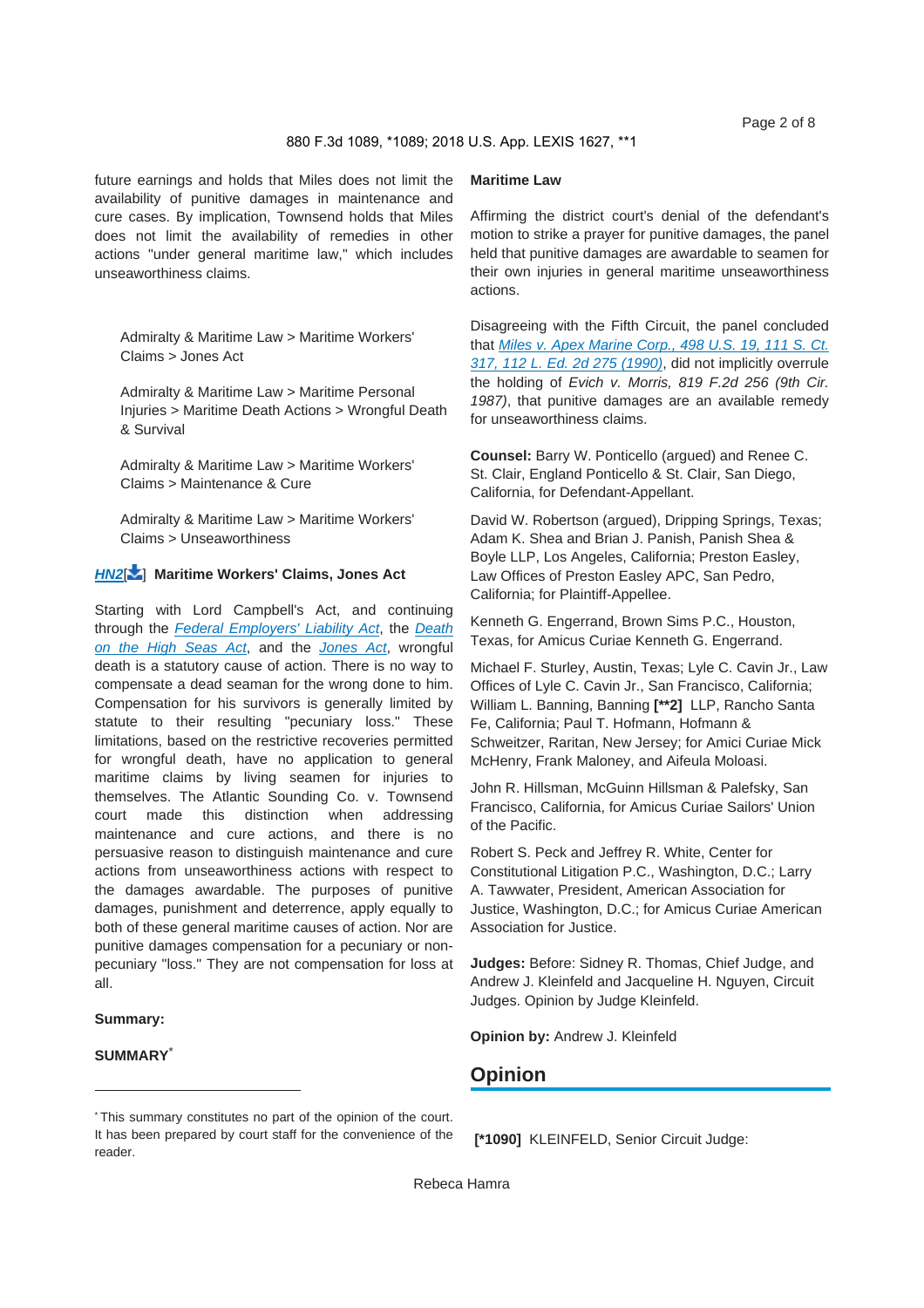We address the availability of punitive damages for unseaworthiness.

This case comes to us on a *28 U.S.C. § 1292(b)* certification for interlocutory appeal. The district court certified the appeal, and we granted permission for it. District courts within our circuit have divided on the substantive issue,<sup>1</sup> as have the circuits,<sup>2</sup> and the issue is of considerable importance in maritime law.

#### **Facts**

The case comes **[\*\*3]** to us on the pleadings and nothing else. The district court denied a motion to strike the portion of the prayer seeking punitive damages for unseaworthiness. We therefore take our facts from the complaint. They are not proved, and we intimate no view as to whether punitive damages may ultimately turn out to be appropriate.

The plaintiff, Christopher Batterton, was a deckhand on a vessel owned and operated by the defendant, Dutra Group. While Batterton was working on the vessel in navigable waters, a hatch cover blew open and crushed his left hand. Pressurized **[\*1091]** air was being pumped into a compartment below the hatch cover, and the vessel lacked an exhaust mechanism to relieve the pressure when it got too high. The lack of a mechanism for exhausting the pressurized air made the vessel unseaworthy and caused permanent disability and other damages to Batterton.

#### **Analysis**

The only question before us is whether punitive damages are an available remedy for unseaworthiness

<sup>1</sup>*Compare, e.g., Rowe v. Hornblower Fleet, No. C-11-4979 JCS, 2012 U.S. Dist. LEXIS 164402, 2012 WL 5833541, at \*900 (N.D. Cal. Nov. 16, 2012) and Wagner v. Kona Blue Water Farms, LLC, 2010 A.M.C. 2469, 2483 (D. Haw. Sept. 13, 2010) with Jackson v. Unisea, Inc., 824 F. Supp. 895, 897- 98 (D. Alaska 1992) and Complaint of Aleutian Enter., Ltd., 777 F. Supp. 793, 796 (W.D. Wash. 1991)*.

<sup>2</sup>*Compare Evich v. Morris, 819 F.2d 256, 258 (9th Cir. 1987)*, *overruling on other grounds acknowledged by Saavedra v. Korean Air Lines Co., 93 F.3d 547, 553-54 (9th Cir. 1996) and Self v. Great Lakes Dredge & Dock Co., 832 F.2d 1540, 1550 (11th Cir. 1987) with McBride v. Estis Well Service, 768 F.3d 382, 384 (5th Cir. 2014)* (en banc) *and Horsley v. Mobil Oil Corp., 15 F.3d 200, 203 (1st Cir. 1994)*.

claims. We answered it in *Evich v. Morris*. 3 That would be the end of the case, except that Dutra contends, and the Fifth Circuit agrees, $4$  that the later Supreme Court decision in *Miles v. Apex Marine Corp*. 5 implicitly overrules **[\*\*4]** *Evich*.

In *Evich* we squarely held that "[p]unitive damages are available under general maritime law for claims of unseaworthiness, and for failure to pay maintenance and cure."6 We distinguished *Jones Act* claims, where punitive damages are unavailable.<sup>7</sup> The standard for punitive damages, we held, was "conduct which manifests 'reckless or callous disregard' for the rights of others . . . or 'gross negligence or actual malice [or] criminal indifference.'"<sup>8</sup>

*Evich* was a wrongful death case, not an injury case.<sup>9</sup> But we did not speak to whether there might be any distinction regarding the availability of punitive damages according to whether the seaman had died. Generally, the availability of damages is more restricted in wrongful death cases than in injury cases. So without authority to the contrary, we have no reason to distinguish *Evich* and limit its holding to wrongful death cases. No party has suggested that we do so.

Under *Miller v. Gammie*, 10 we must follow *Evich* unless it is "clearly irreconcilable" with the Supreme Court's decision in *Miles*. <sup>11</sup> *Miles* holds that loss of society damages are unavailable in a general maritime action for the wrongful death of a seaman and that lost future earnings **[\*\*5]** are unavailable in a general maritime survival action.<sup>12</sup> That is because wrongful death

<sup>4</sup>*See McBride, 768 F.3d at 384*.

<sup>6</sup>*819 F.2d at 258* (citations omitted).

<sup>7</sup>*Id.*

<sup>8</sup>*Id. at 258-59* (quoting *Protectus Alpha Nav. Co. v. N. Pac. Grain Growers, Inc., 767 F.2d 1379, 1385 (9th Cir. 1985))*.

<sup>9</sup>*Id. at 258*.

<sup>10</sup>*335 F.3d 889 (9th Cir. 2003)*.

<sup>11</sup>*Id. at 893*.

<sup>12</sup>*Miles, 498 U.S. at 37*.

<sup>3</sup>*819 F.2d at 258*.

<sup>5</sup>*498 U.S. 19, 111 S. Ct. 317, 112 L. Ed. 2d 275 (1990)*.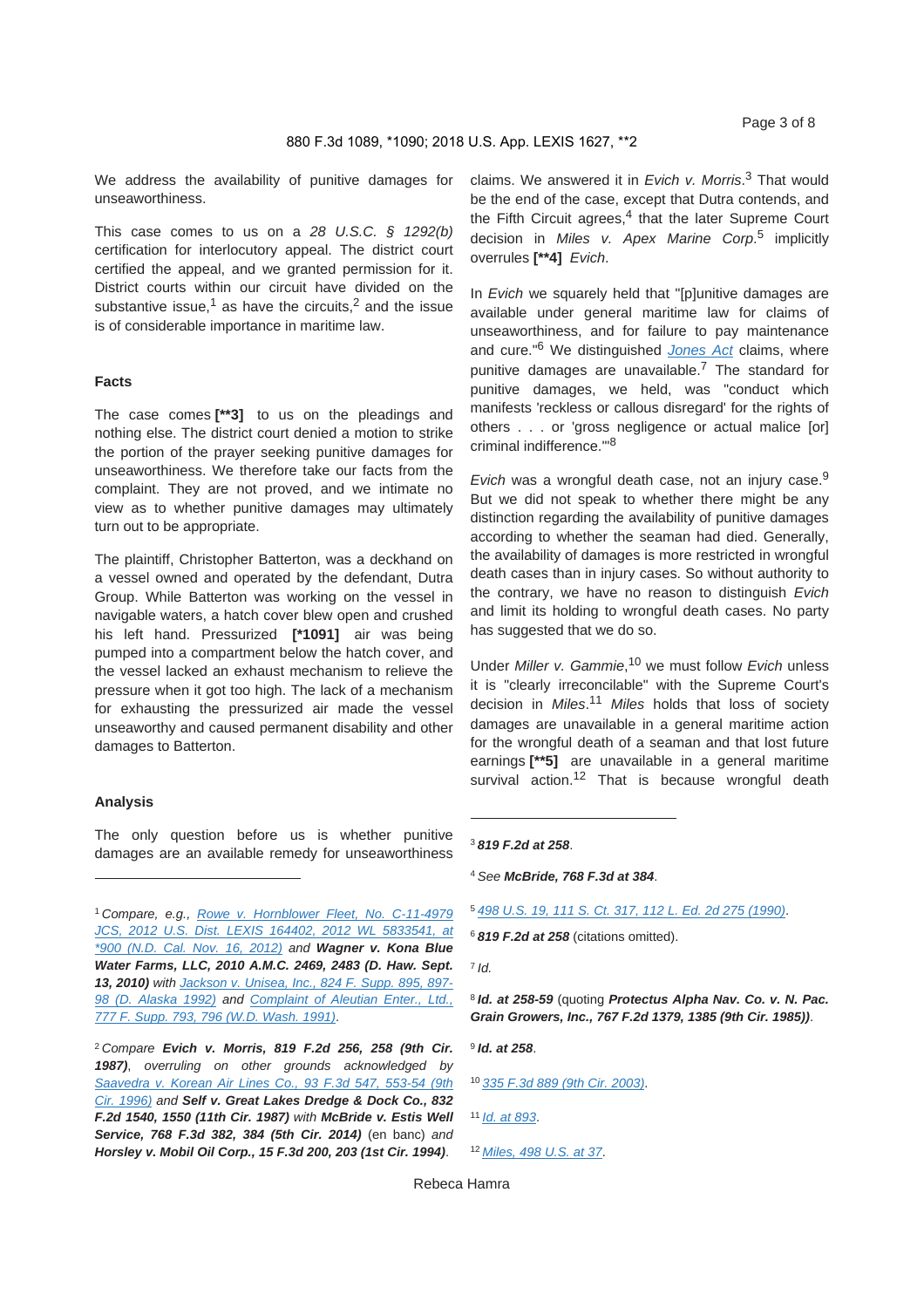damages are limited to "pecuniary loss"13 and because "[t]he *Jones Act*/[*Federal Employers' Liability Act*] survival provision limits recovery to losses suffered during the decedent's lifetime."<sup>14</sup>

The Supreme Court's more recent decision in *Atlantic*  Sounding Co. v. Townsend<sup>15</sup> speaks broadly: **HN1<sup>[4]</sup>** "Historically, punitive damages have been available and awarded in general maritime actions, including some in maintenance and cure."<sup>16</sup> Unseaworthiness is a general maritime cause of action.<sup>17</sup> *Townsend* reads *Miles* as  **[\*1092]** limiting the availability of damages for loss of society and lost future earnings<sup>18</sup> and holds that *Miles* does not limit the availability of punitive damages in maintenance and cure cases.<sup>19</sup> By implication, *Townsend* holds that *Miles* does not limit the availability of remedies in other actions "under general maritime law,"20 which includes unseaworthiness claims.

Arguably, *Townsend* leaves room for a distinction between maintenance and cure claims and unseaworthiness claims. The Court recognizes that "remedies for negligence, unseaworthiness, and maintenance and cure have different origins and may on occasion **[\*\*6]** call for application of slightly different principles and procedures."21 But nothing in *Townsend*'s reasoning suggests that such a distinction would mean that a limitation ought to be made on the availability of punitive damages as a remedy for general maritime unseaworthiness claims.

So far our discussion suggests that *Miles* does not overturn *Evich*, that *Evich* remains in force as controlling circuit law, and that *Evich*'s holding that punitive

<sup>13</sup>*Id. at 32*.

<sup>14</sup>*Id. at 36*.

<sup>15</sup>*557 U.S. 404, 129 S. Ct. 2561, 174 L. Ed. 2d 382 (2009)*.

<sup>16</sup>*Id. at 407*.

<sup>17</sup>*See id. at 419*; *see also Miles, 498 U.S. at 29*.

<sup>18</sup>*Townsend, 557 U.S. at 419*.

<sup>19</sup>*Id.*

```
20Id. at 421.
```
<sup>21</sup>*Id. at 423* (quoting *Fitzgerald v. United States Lines Co., 374 U.S. 16, 18, 83 S. Ct. 1646, 10 L. Ed. 2d 720 (1963))*.

damages are available as a remedy for unseaworthiness claims is undisturbed and binding. Appellant's arguments to the contrary, though, are given force by *McBride v. Estis Well Service*. 22

*McBride*, a sharply divided Fifth Circuit en banc decision, holds that "punitive damages are nonpecuniary losses"23 and therefore may not be recovered under the *Jones Act* or under the general maritime law.24 We held in another context in *Kopczynski v. The Jacqueline* that "[p]unitive damages are non-pecuniary" and so are not allowable under the *Jones Act*. 25 *McBride* has five extensive and scholarly opinions addressing all sides of the question. Six dissenters note that *Miles* "addressed the availability of loss of society damages to non-seamen under general maritime law, not **[\*\*7]** punitive damages,"26 and that "*Townsend* announced the default rule that punitive damages are available for actions under the general maritime law (such as unseaworthiness)."<sup>27</sup>

Well before our decision in *Evich*, the Supreme Court addressed in *Moragne v. States Marine Lines, Inc*. 28 whether the general maritime law affords a cause of action for wrongful death. The Court overruled its 1886 decision that it did not.29 Though *Moragne* concerns the availability of a wrongful death action under the general maritime law, it matters in our case, where the seaman did not die, because it bears on how we should understand *Miles*.

*Moragne* holds that the denial of a wrongful death remedy "had little justification except in primitive English legal history."30 Lord Ellenborough had held in *Baker v. Bolton* that in "a Civil court, the death of a human being

*768 F.3d 382 (5th Cir. 2014)* (en banc). *Id. at 384*. <sup>24</sup>*Id. 742 F.2d 555, 561 (9th Cir. 1984)*. *768 F.3d at 408-09* (Higginson, J., dissenting). *Id. at 413 n.16*; *see id. at 418*. *398 U.S. 375, 90 S. Ct. 1772, 26 L. Ed. 2d 339 (1970)*. *Id. at 409* (overruling *The Harrisburg, 119 U.S. 199, 7 S. Ct. 140, 30 L. Ed. 358 (1886))*. *Id. at 379*.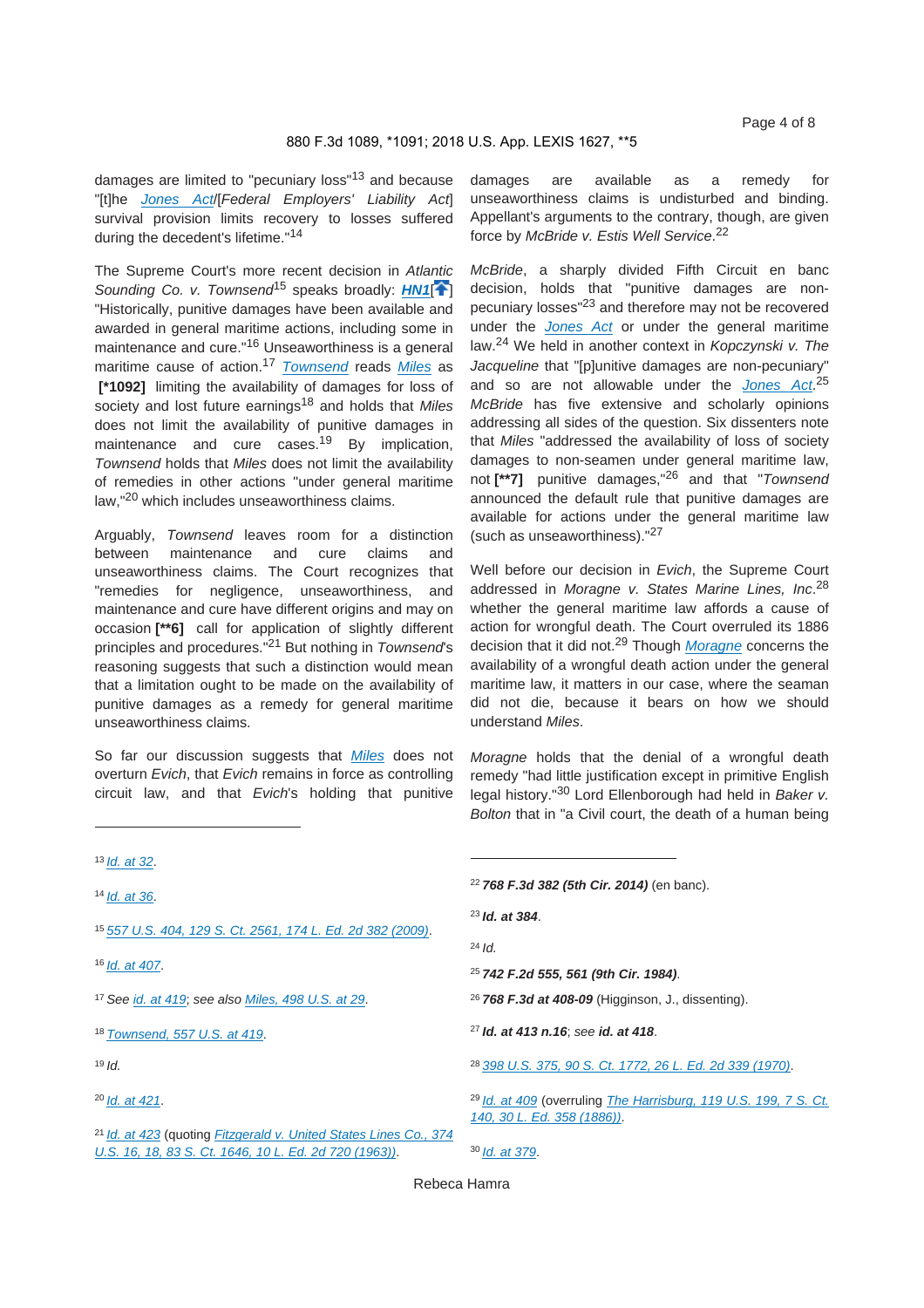could not be complained **[\*1093]** of as an injury."31 The Court noted that there was no good reason to maintain this "barbarous" view, $3^2$  let alone extend it to the maritime law, the principles of which "included a special solicitude for the welfare of those men who undertook to venture upon hazardous and unpredictable sea voyages."33 In any event, the common law rule had **[\*\*8]** been overturned in England by Lord Campbell's Act, in American states by wrongful death statutes, and in our federal law by the *Federal Employers' Liability Act*, the Death on the High Seas Act, and the *Jones Act*. 34 The Court noted that its "transformation of the shipowner's duty to provide a seaworthy ship into an absolute duty not satisfied by due diligence" had made unseaworthiness doctrine "the principal vehicle for recovery by seamen for injury or death."35 It concluded that the limitations of the *Death on the High Seas Act* did not preclude the availability of a wrongful death remedy under the general maritime law where the Act did not apply.<sup>36</sup>

Three years after our decision in *Evich*, the Supreme Court decided *Miles v. Apex Marine Corp*. <sup>37</sup> *Miles* was a wrongful death case.<sup>38</sup> The immediate issues before the Court were whether the parent of a deceased seaman could recover under the general maritime law for loss of society and whether a seaman's lost future earnings claim survived his death.39 A fellow crew member had stabbed a seaman to death.<sup>40</sup> His mother brought a *Jones Act* negligence claim for failure to prevent the deadly assault and a general maritime unseaworthiness claim for hiring an unfit **[\*\*9]** crew member.41 Among

other things, she sought loss of society, lost future income, and punitive damages.<sup>42</sup> The jury, though it found negligence, rejected the unseaworthiness claim, returning a verdict that the ship was seaworthy.<sup>43</sup> The Fifth Circuit reversed, holding that because of the extraordinarily violent disposition of the fellow crewman, the ship was unseaworthy as a matter of law.<sup>44</sup>

*Miles* declined to limit *Moragne* to its facts.45 The Court noted that the "*Jones Act* evinces no general hostility to recovery under maritime law."46 It does not "disturb seamen's general maritime claims for injuries resulting from unseaworthiness."47 Nor does it "preclude the recovery for wrongful death due to unseaworthiness."<sup>48</sup> The permissibility of a punitive damages award was not before the Court, just loss of society and of future earnings.<sup>49</sup>

 **[\*1094]** The basis for Dutra's argument that *Miles* implicitly overturns *Evich* is *Miles*'s discussion of damages. Noting that the *Death on the High Seas Act* limited the availability of damages for wrongful death to "*pecuniary* loss sustained by the persons for whose benefit the suit is brought,<sup>"50</sup> the Court held that damages "for non-pecuniary loss, such as loss of society, **[\*\*10]** in a general maritime action" are barred.<sup>51</sup> Likewise, Lord Campbell's Act, which is the basis for most state and federal statutes for wrongful death recovery, had long been interpreted to provide

|                                                                                                | $4 \cdot 10$ .                                                                |
|------------------------------------------------------------------------------------------------|-------------------------------------------------------------------------------|
| <sup>31</sup> Id. at 383 (quoting Baker v. Bolton, 1 Camp. 493, 170 Eng.<br>Rep. 1033 (1808)). | $42$ <i>ld.</i> at 21-22.                                                     |
| $32$ Id. at 381.                                                                               | $43$ <i>ld. at</i> 22.                                                        |
|                                                                                                | $44$ Id.                                                                      |
| $33$ Id. at 387.                                                                               | $45$ <i>ld. at</i> 27.                                                        |
| $34$ Id. at 389-90, 394.                                                                       |                                                                               |
| $35$ Id. at 399.                                                                               | 46 <i>Id.</i> at 29.                                                          |
| $36$ Id. at 402.                                                                               | $47$ Id.                                                                      |
|                                                                                                | $48$ Jd.                                                                      |
| 37 498 U.S. 19, 111 S. Ct. 317, 112 L. Ed. 2d 275 (1990).                                      | <sup>49</sup> See id. at 23.                                                  |
| $38$ <i>ld.</i> at 21.                                                                         |                                                                               |
| $39$ <i>ld. at</i> 23.                                                                         | 50 Id. at 31 (quoting then 46 U.S.C. App. § 762, now 46 U.S.C.<br>$$30303$ ). |
| $40$ <i>ld. at</i> 21.                                                                         | $51$ Id.                                                                      |

<sup>41</sup>*Id.*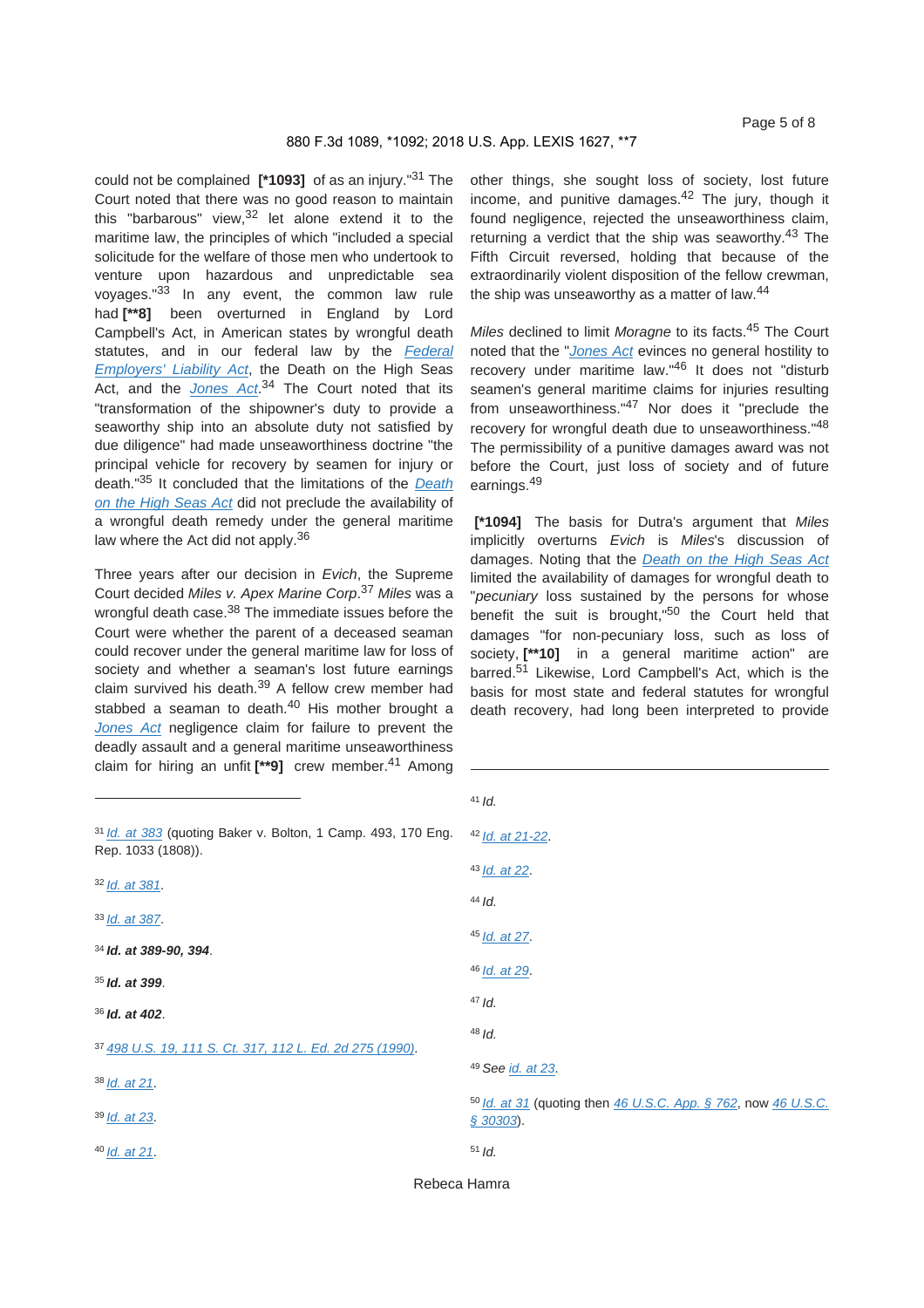recovery only for pecuniary loss.<sup>52</sup> And so the Court concluded that the *Jones Act*, too, having inherited the Supreme Court's interpretation in *Vreeland* of Lord Campbell's Act and the *Federal Employers' Liability Act*, also limited recovery to "pecuniary loss."<sup>53</sup> The Court therefore held that "there is no recovery for loss of society in a general maritime action for the wrongful death of a *Jones Act* seaman."<sup>54</sup>

But it is not apparent why barring damages for loss of society should also bar punitive damages. *Miles* itself suggests no such broad interpretation of "pecuniary loss"—it expressly notes that the *Jones Act* "evinces no general hostility to recovery under maritime law" and "does not disturb seamen's general maritime claims for injuries resulting from unseaworthiness."55 Lord Campbell's Act and its progeny provide an opportunity for a sailor's widow and children to recover the money that they were deprived of by his death. That is what "pecuniary loss" means: loss of money.<sup>56</sup> Nonpecuniary damages **[\*\*11]** have long been understood to mean claims for such injuries as physical pain, mental anguish, or humiliation,  $57$  as well as loss of consortium. Punitive damages, allowed by *Evich*, are not "pecuniary loss." Though they are pecuniary, that is, like all damages, for money, they are not for loss. They are punitive, not compensatory. Their relationship to loss is that they may not exceed some multiple of the compensatory damages.<sup>58</sup>

That a widow may not recover damages for loss of the companionship and society of her husband has nothing to do with whether a ship or its owners and operators deserve punishment for callously disregarding the safety of seamen. One might reasonably argue that loss of society is more important than such punishment, or that such punishment is more important than loss of society. However, it cannot reasonably be argued that they are both compensation for "loss." If they were, they would fall within the rubric of compensatory damages, not punitive damages.

Following *Miles*, we held in *Smith v. Trinidad Corp*. that loss of consortium damages are unavailable to the wives of injured mariners in their own actions under the *Jones Act* or **[\*\*12]** general admiralty law.59 And we noted in *Chan v. Society Expeditions, Inc*. that neither the general **[\*1095]** maritime law nor the *Jones Act* permits recovery for loss of society for the wrongful death of a seaman, nor does the *Jones Act* permit it for injury.60 Neither speaks to punitive damages.

Whatever room might be left to support broadening *Miles* to cover punitive damages was cut off by the Supreme Court's decision in *Atlantic Sounding Co. v. Townsend*. 61 The shipowner in *Townsend* argued that *Miles* barred punitive damages for willful failure to pay maintenance and cure.<sup>62</sup> The Court noted that "[h]istorically, punitive damages have been available and awarded in general maritime actions."<sup>63</sup> It found "that nothing in *Miles* or the *Jones Act* eliminates that availability."64 Unseaworthiness is a general maritime action long predating the *Jones Act*. 65

It is true, as Dutra contends, that *Miles*, taken alone, might arguably be read to suggest that the available damages for a general maritime unseaworthiness claim by an injured seaman should be limited to those damages permissible under the *Jones Act* for wrongful death. But that is a stretch. The remark upon which Dutra relies is *Miles*'s justification **[\*\*13]** for its narrower conclusion: "that there is no recovery for loss of society in a general maritime action for the wrongful death of a

<sup>53</sup>*Id.* (citing *Michigan Cent. R. Co. v. Vreeland, 227 U.S. 59, 69-71, 33 S. Ct. 192, 57 L. Ed. 417 (1913))*.

<sup>54</sup>*Id. at 33*.

<sup>56</sup>*See Pecuniary* and *Pecuniary Damages*, BLACK'S LAW DICTIONARY (10th ed. 2014).

57 CHARLES T. MCCORMICK, HANDBOOK ON THE LAW OF DAMAGES 105 (West 1935).

- <sup>60</sup>*39 F.3d 1398, 1407 (9th Cir. 1994)*.
- <sup>61</sup>*557 U.S. 404, 129 S. Ct. 2561, 174 L. Ed. 2d 382 (2009)*.

<sup>64</sup>*Id.*

<sup>52</sup>*Id. at 32*.

<sup>55</sup>*Id. at 29*.

<sup>58</sup>*See, e.g., Exxon Shipping Co. v. Baker, 554 U.S. 471, 513- 15, 128 S. Ct. 2605, 171 L. Ed. 2d 570 (2008)*.

<sup>59</sup>*992 F.2d 996 (9th Cir. 1993)*.

<sup>62</sup>*Id. at 418-19*.

<sup>63</sup>*Id. at 407*.

<sup>65</sup>*See id. at 419*; *see also Miles, 498 U.S. at 29*; *Tabingo v. Am. Triumph LLC, 188 Wn.2d 41, 391 P.3d 434, 438-40 (Wash. 2017)*.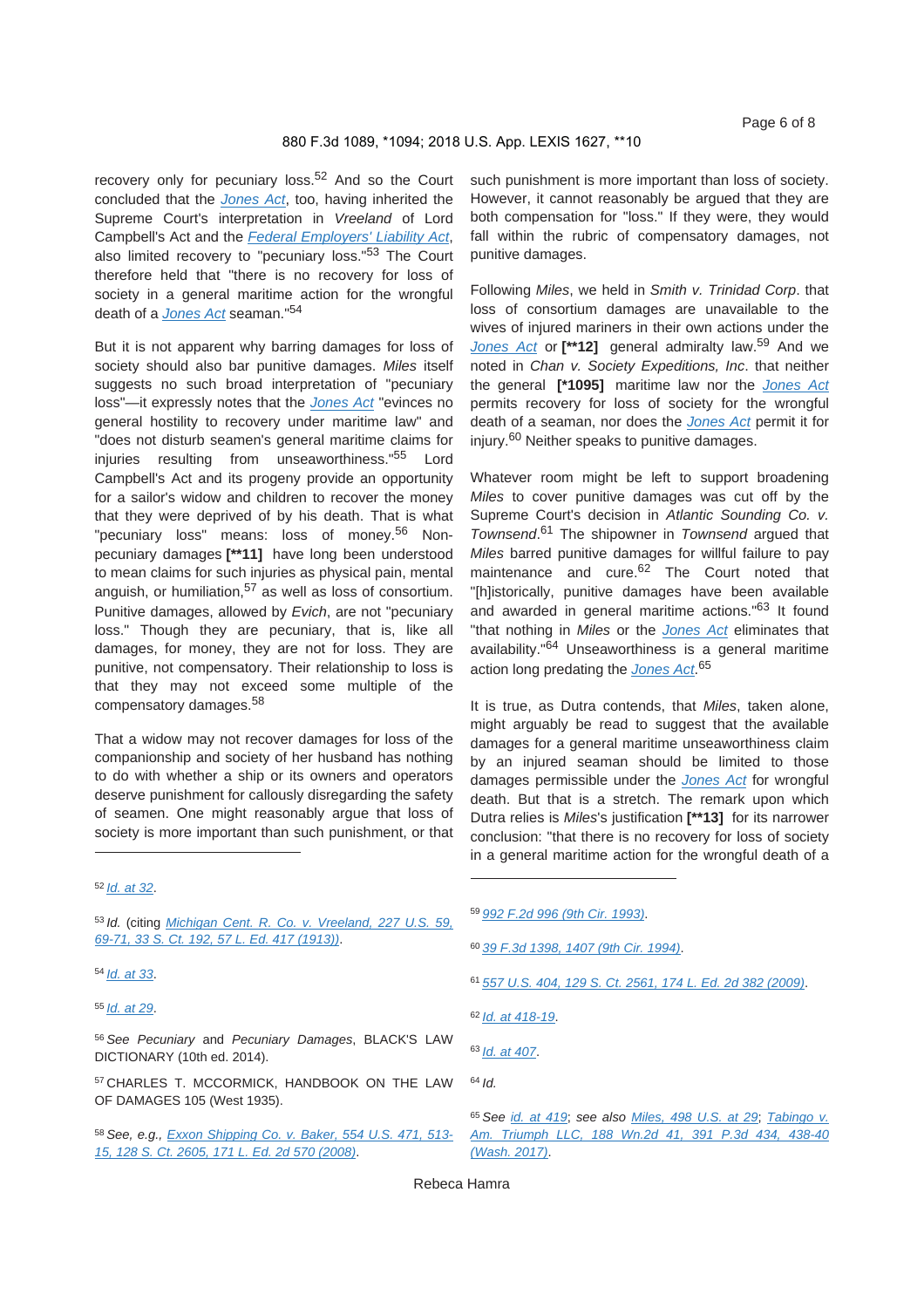*Jones Act* seaman."66 Dutra takes that narrow remark out of context and reads it expansively.<sup>67</sup> *Miles*'s juxtaposition of the terms "pecuniary" and "nonpecuniary loss" was with reference to loss of society, not punitive damages.<sup>68</sup> *Miles* did not address punitive damages. It expressly noted that the *Jones Act* "evinces no general hostility to recovery under maritime law" and "does not disturb **[\*1096]** seamen's general maritime claims for injuries resulting from unseaworthiness."<sup>69</sup> *Miles* further holds that lost future earnings are unavailable in a general maritime survival action.<sup>70</sup> But that is because "[t]he *Jones Act*/[*Federal Employers' Liability Act*] survival provision limits recovery to losses suffered during the decedent's lifetime."<sup>71</sup>

It is also true, as Dutra argues, that if we were to interpret *Miles* broadly and *Townsend* narrowly, as the Fifth Circuit has in *McBride*, then we might infer that *Miles* implicitly overruled *Evich*. But we would then have to disregard *Miles*'s statement that the *Jones Act* "does not disturb seamen's general maritime claims for injuries resulting from unseaworthiness."72 The Fifth Circuit's leading opinions in *McBride* are scholarly and carefully reasoned, but so are the dissenting opinions, which to

#### <sup>67</sup>*Miles* states:

The *Jones Act* also precludes recovery for loss of society in this case. The *Jones Act* applies when a seaman has been killed as a result of negligence, and it limits recovery to pecuniary loss. The general maritime claim here alleged that Torregano had been killed as a result of the unseaworthiness of the vessel. It would be inconsistent **[\*\*14]** with our place in the constitutional scheme were we to sanction more expansive remedies in a judicially created cause of action in which liability is without fault than Congress has allowed in cases of death resulting from negligence. We must conclude that there is no recovery for loss of society in a general maritime action for the wrongful death of a *Jones Act* seaman.

#### *Id. at 32-33*.

- <sup>68</sup>*See id. at 31-33*.
- <sup>69</sup>*Id. at 29*.
- <sup>70</sup>*Id. at 36*.
- <sup>71</sup>*Id.*

us are more persuasive.

**HN2<sup>[4]</sup>** Starting with Lord Campbell's Act, and continuing through the *Federal Employers' Liability Act*, the *Death on the High Seas Act*, and the *Jones Act*, wrongful death is a statutory cause of action.<sup>73</sup> There is no way to compensate a dead seaman for the wrong done to him. Compensation for his survivors is generally **[\*\*15]** limited by statute to their resulting "pecuniary loss."<sup>74</sup> These limitations, based on the restrictive recoveries permitted for wrongful death, have no application to general maritime claims by living seamen for injuries to themselves. The *Townsend* Court made this distinction when addressing maintenance and cure actions,75 and there is no persuasive reason to distinguish maintenance and cure actions from unseaworthiness actions with respect to the damages awardable. The purposes of punitive damages, punishment and deterrence,76 apply equally to both of these general maritime causes of action. Nor are punitive damages compensation for a pecuniary or nonpecuniary "loss," as described in *Miles*. 77 They are not compensation for loss at all. One might argue for or against the desirability of punitive damages, but unless Congress legislates on the matter, their availability is clearly established not only in *Townsend*78 but also in *Baker*. 79 They have been recognized as proper in appropriate circumstances since *The Amiable Nancy*. 80

<sup>76</sup>*See Exxon Shipping Co., 554 U.S. at 492-93*.

<sup>79</sup>*554 U.S. at 489-90, 515* (noting that the issue of punitive damages in maritime law "falls within a federal court's jurisdiction to decide in the manner of a common law court, subject to the authority of Congress to legislate otherwise if it disagrees with the judicial result," and allowing an award of punitive damages).

```
8016 U.S. (3 Wheat.) 546, 4 L. Ed. 456 (1818).
```
<sup>66</sup>*Miles, 498 U.S. at 33*.

<sup>72</sup>*Id. at 29*.

<sup>73</sup>*Id. at 31-32*.

<sup>74</sup>*Id. at 31, 32* (citing *Vreeland, 227 U.S. at 69-71*).

<sup>75</sup>*557 U.S. at 419-20*.

<sup>77</sup>*See 498 U.S. at 30-33*.

<sup>78</sup>*557 U.S. at 407* ("Historically, punitive damages have been available and awarded in general maritime actions . . . . We find that nothing in *Miles* or the *Jones Act* eliminates that availability.").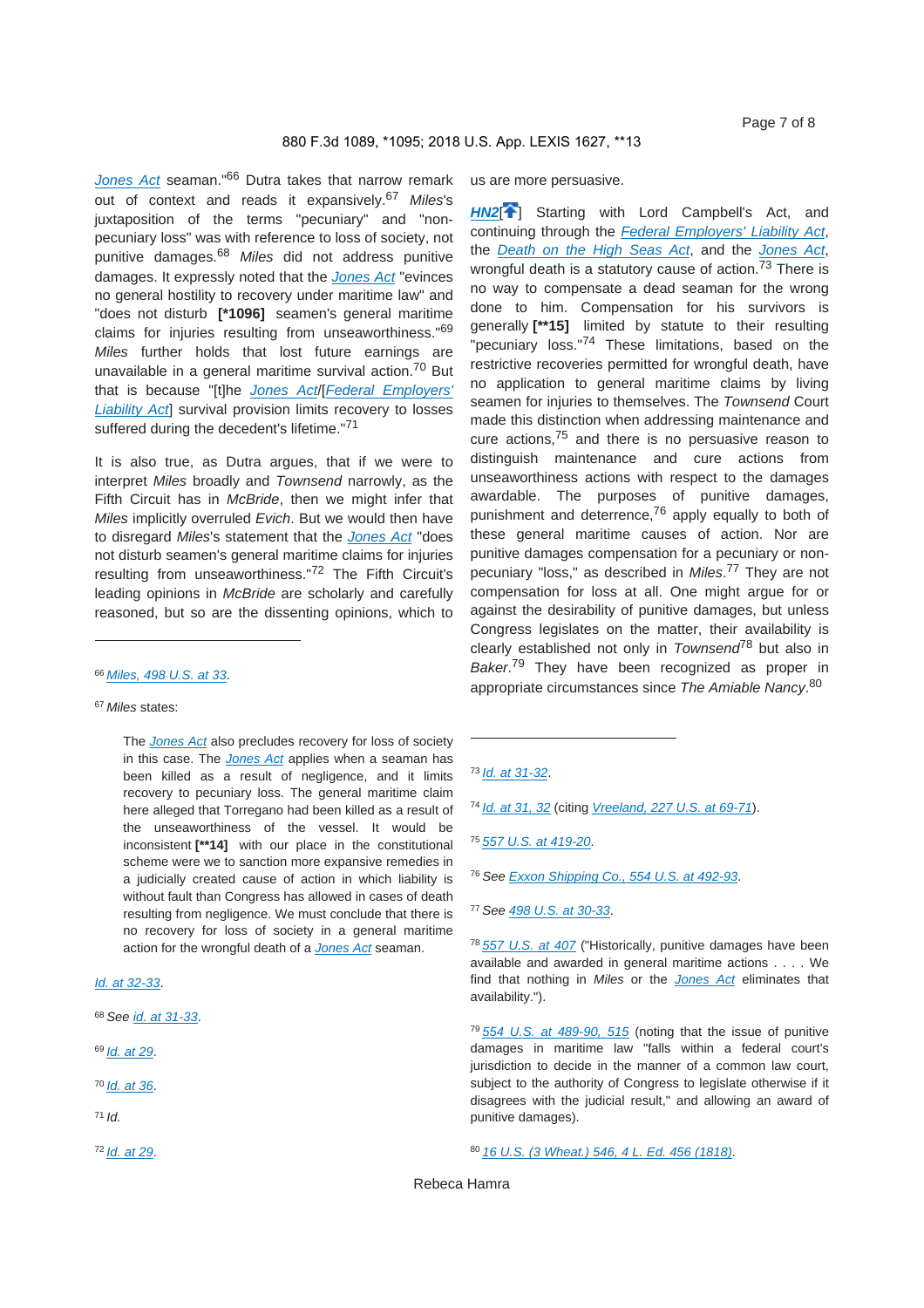#### **Conclusion**

The district court correctly denied Dutra's motion to strike the prayer for punitive damages. They are indeed awardable to seamen for their own injuries in **[\*\*16]**  general maritime unseaworthiness actions. Under *Miller v. Gammie*, 81 we cannot treat *Evich* as overruled by *Miles* unless *Miles* is "fundamentally inconsistent with the reasoning"82 of *Evich* and *Evich* is "clearly irreconcilable"83 with *Miles*. It is not. Under the *Miller* standard, *Evich* remains good law. And under *Townsend*, we would reach the same conclusion *Evich* did, even if we were not bound by *Evich*.

#### **AFFIRMED**.

**End of Document**

<sup>81</sup>*335 F.3d 889 (9th Cir. 2003)*.

<sup>82</sup>*Id. at 892*.

<sup>83</sup>*Id. at 893*.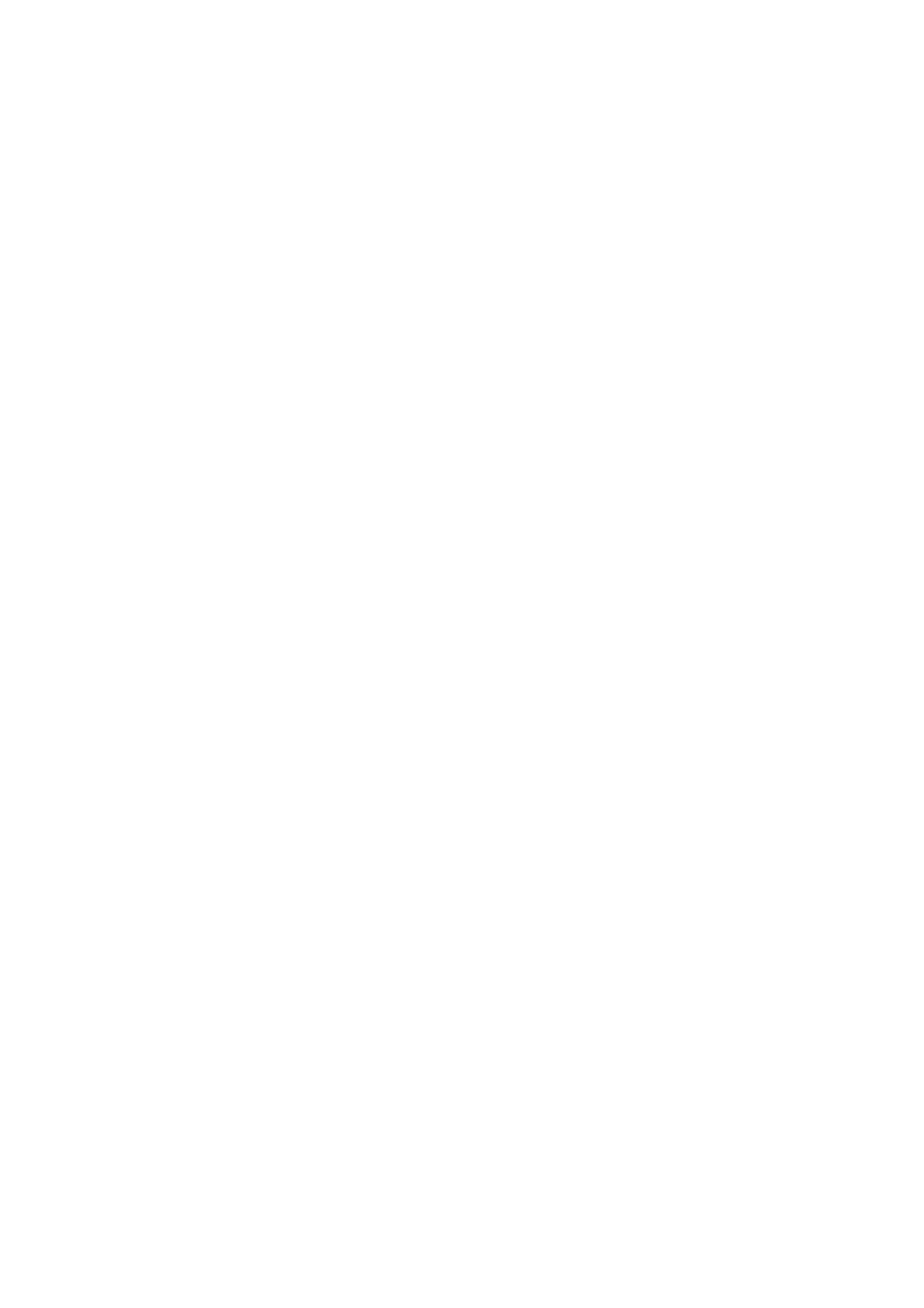

#### Agenda item no

#### **Unearned wages and the Third Circuit's decision in** *Joyce v. Maersk Line, Ltd.*

Joyce v. Maersk Line, Ltd. Third Circuit Court of Appeals 2017

Case Summary

Crewmember James Joyce was a member of the Seafarers International Union (SIU). SIU and Ship Operators (including Maersk Line, Ltd) negotiated a collective bargaining agreement (CBA), known as the "Standard Freightship Agreement 2012." Joyce signed an "Articles of Agreement" which bound him to serve as bosun aboard the M/V MAERSK OHIO from Sept. 19, 2012 – Dec. 18, 2012. This agreement was incorporated by reference into the CBA. After setting sail from Port Newark on September 18, 2012 on the M/V MAERSK OHIO, Joyce was stricken with kidney stones approximately six weeks into the voyage. He was declared unfit for duty and repatriated to the United States from a hospital in Spain.

When a seaman is injured or ill, he can generally seek the following remedies: 1) Negligence under the Jones Act; 2) Unseaworthiness under General Maritime Law; and 3) Maintenance and cure (i.e., daily lodging/food and medical care); and 4) Unearned wages until the end of the voyage or length of contract. The Standard Freightship Agreement (CBA) defined unearned wages as "base wages only," not to include overtime. General maritime law generally provides that overtime pay for overtime not worked is included in unearned wages. This can practically double a seaman's unearned wage claim. Prior versions of the Standard Freightship Agreement did not define unearned wages. Joyce received only base pay as unearned wages for the time left on his contract after he was medically discharged. He filed a putative class action suit in NJ alleging the portions of the CBA governing unearned wages violated general maritime law.

The third circuit precedent for this case was the decision in *Barnes v. Andover*, a decision from 1990. The decision in that case was whether a seafarer was bound by the maintenance rate set in a CBA between the shipowner and the seafarers' union. The court found that maintenance is "the living allowance for a seaman while he is ashore recovering from injury or illness." The contract set maintenance at \$8 per day. The court held it was "inconsistent…with the traditional doctrine of maintenance" to say that the rate in a union contract "is binding on a seaman who can show higher daily expenses." The \$8 rate was held inadequate. The court reasoned: there was no basis "for permitting contracts to override a common law maritime right of a seaman that has not been preempted by the labor laws." The caveat was that unions and shipowners could "agree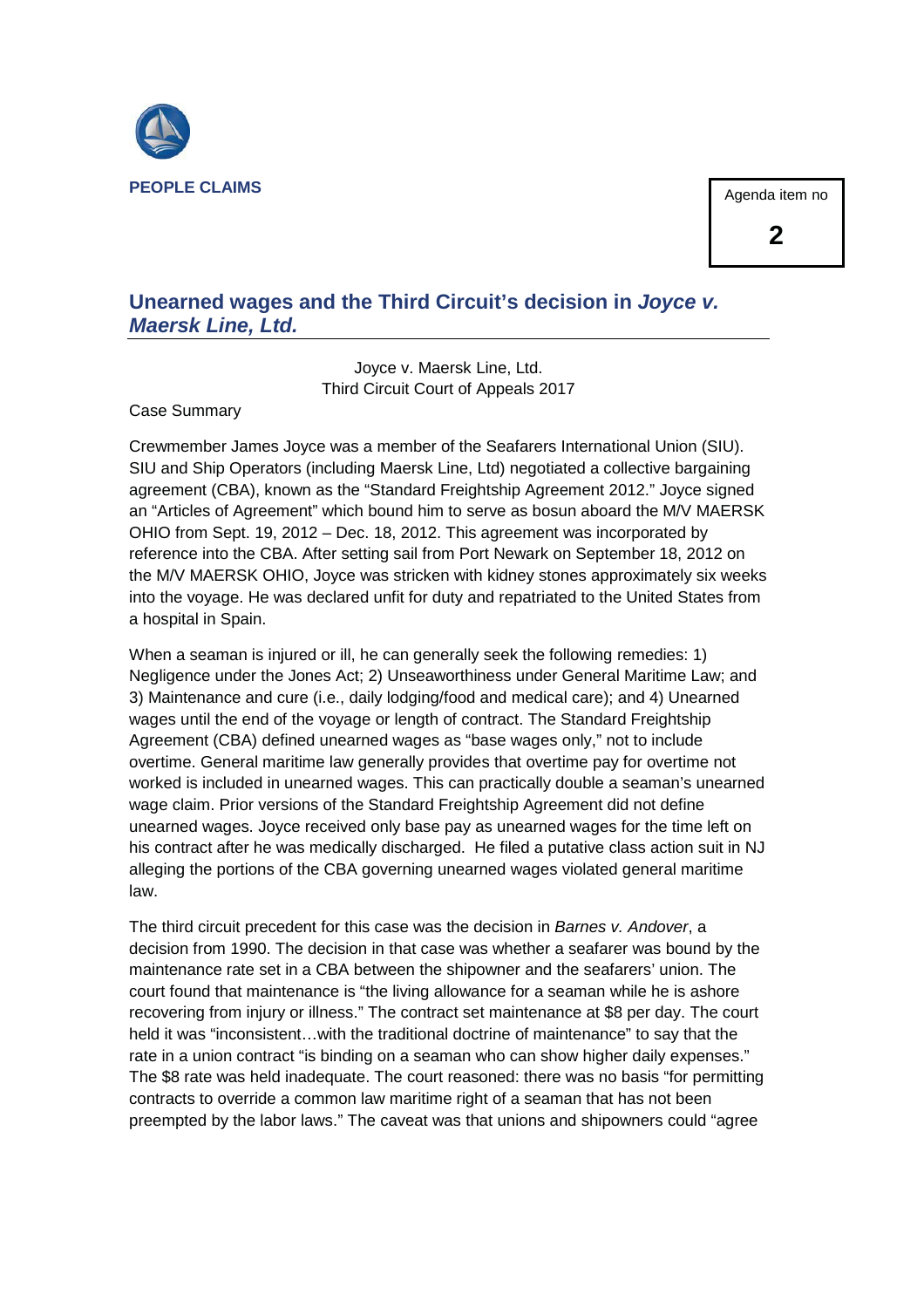

on what they believe is a realistic rate of maintenance with the expectation that the parties would voluntarily abide by that rate and thereby avoid litigation."

The *Joyce* case was argued before both the NJ District Court and before the Third Circuit (en banc) by Jack J. Walsh of Freehill Hogan & Mahar. The District Court distinguished *Barnes* on the basis that its holding was limited to whether the maintenance rate set in a CBA is enforceable. It found *Barnes* had no application with respect to the enforceability of a CBA provision governing unearned wages.

There were three issues on appeal. First, Joyce argued that a seafarer's right to unearned wages dates back almost one thousand years and should be treated exactly like the right to maintenance and cure. Second, Joyce argued that overtime pay has consistently been a part of the common law right to unearned wages. Third, Joyce argued that, under *Barnes*, an unearned wage rate set in a CBA can be set aside when there is evidence that it is insufficient.

The appellate court reconsidered *Barnes* in light of the pre (1st, 6th, 9th) and post-*Barnes* circuit court opinions (2nd, 5th, 11th) which reached the contrary holding. The court, en banc, stated "We now agree that the broad labor policies which undergird federal labor law, as well as the nature of the collective bargaining process, require adherence to the terms of a collective bargaining agreement, including rates established for maintenance and unearned wages." They further went on to say that "We do not rely on the doctrine of pre-emption; rather, we recognize…that the need for judicial intervention to protect seamen has been substantially lessened." They also stated that they "accept the modern reality of unionized seafarers who negotiate for comprehensive contracts."

There is a caveat. Although the Third Circuit expressly overruled *Barnes* in holding that both unearned wages and maintenance are subject to modification by union contracts, it carved out the following exception: "A seafarer with a basis to allege that an entire collective bargaining agreement is, or the process whereby it was entered into was, 'unfair or inadequate' may bring that complaint to court." They further held that because maintenance, cure and unearned wages are "so deeply rooted in common law" that, absent congressional action, they cannot be completely abrogated by contract.

Discussion Questions:

- 1. How will this decision affect cases that have already been filed in other circuits?
- 2. What is the impact on crew claims handling going forward?

#### Enclosures to Tab 2:

x Court decision from *Joyce v. Maersk Line Ltd.*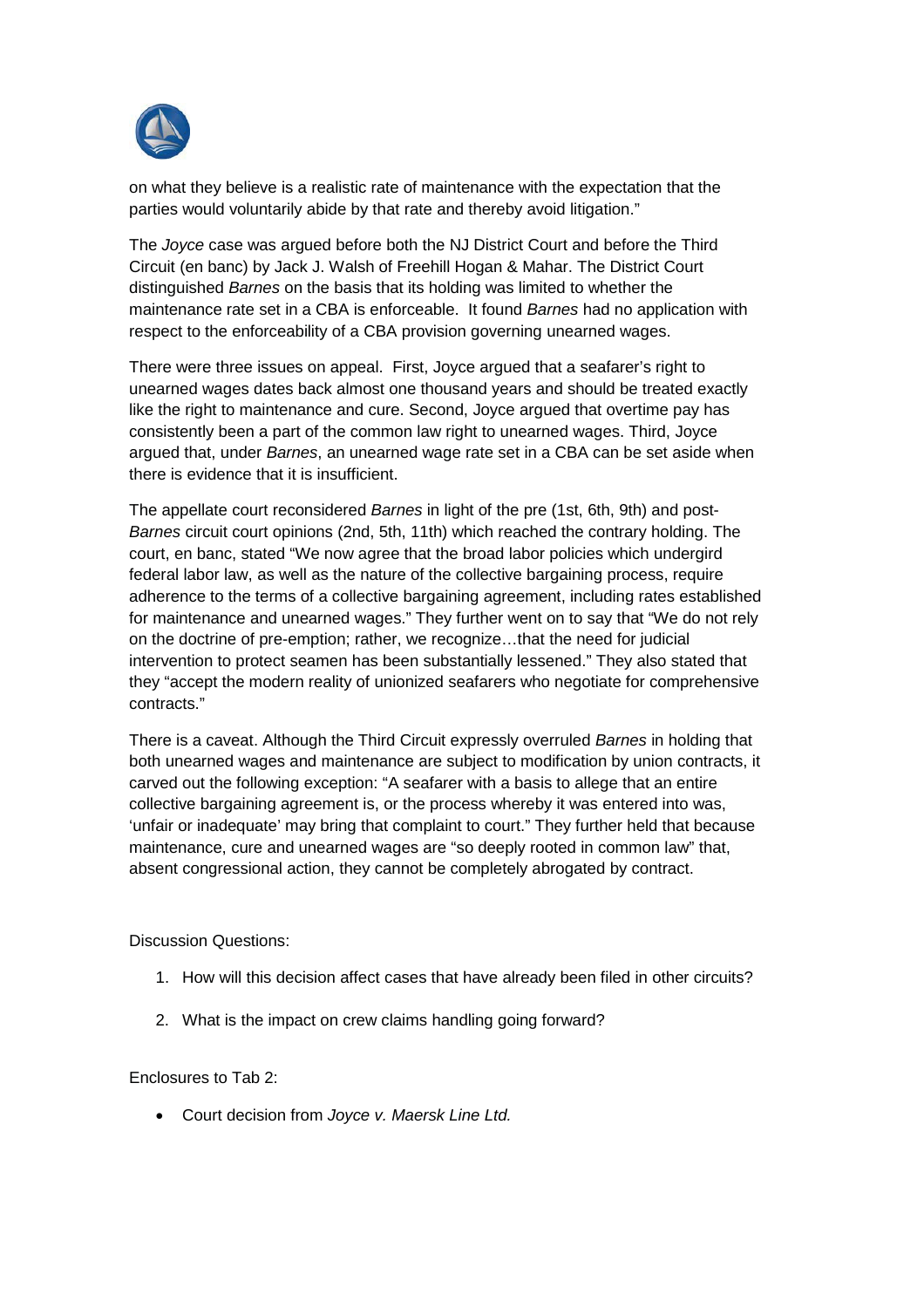

**User Name:** Rebeca Hamra **Date and Time:** Saturday, May 12, 2018 9:25:00 PM EDT **Job Number:** 66605775

#### **Document (1)**

1. *Joyce v. Maersk Line Ltd., 876 F.3d 502*

**Client/Matter:** -None-**Search Terms:** Joyce v. Maersk Line Ltd., 876 F.3d 502 **Search Type:** Natural Language **Narrowed by: Content Type <b>Content Type Narrowed by**<br>Cases **Cases** 

-None-

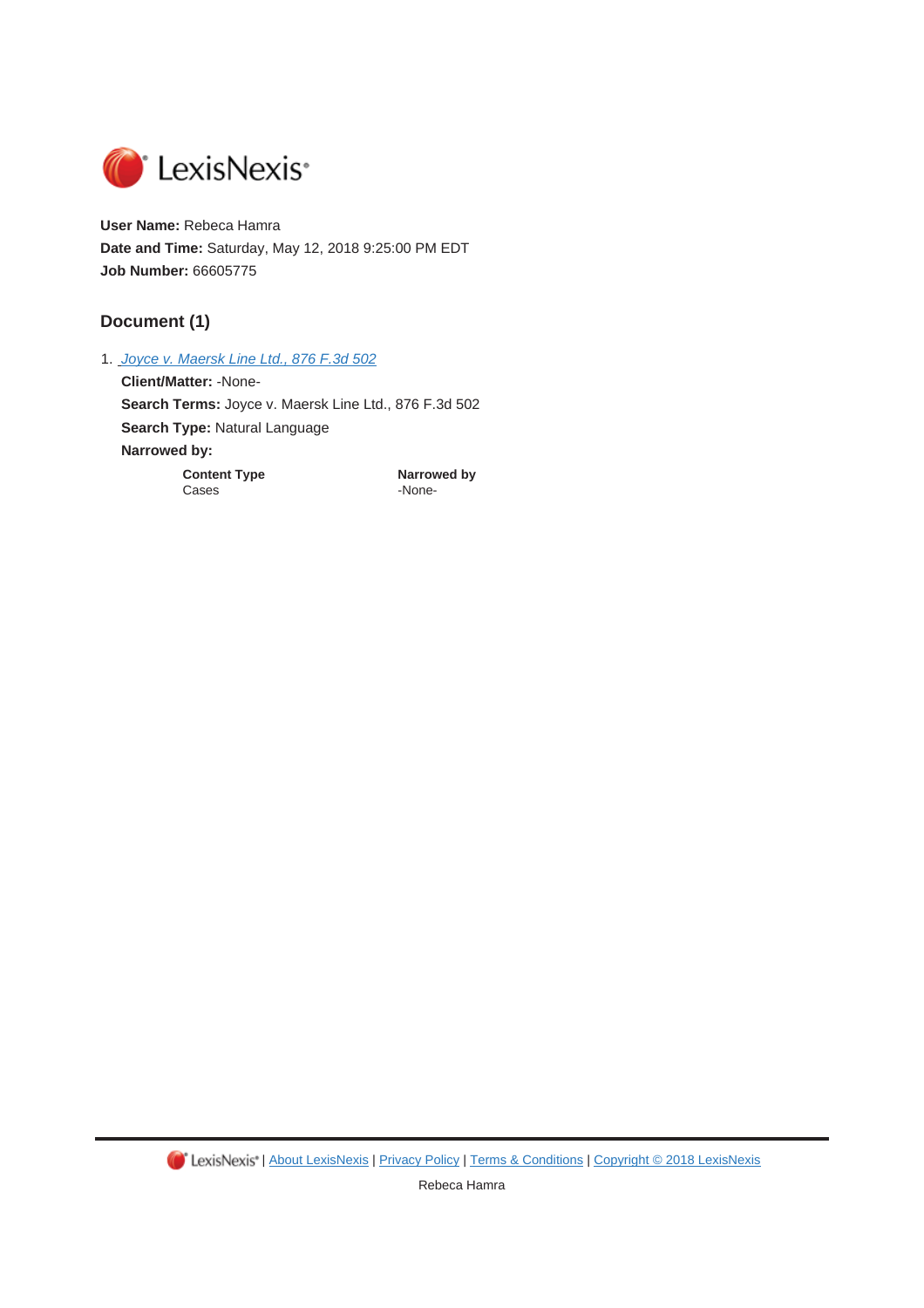**A** Neutral As of: May 13, 2018 1:25 AM Z

#### *Joyce v. Maersk Line Ltd.*

United States Court of Appeals for the Third Circuit

October 18, 2017, Argued; December 4, 2017, Opinion Filed

No. 16-3553

#### **Reporter**

876 F.3d 502 \*; 2017 U.S. App. LEXIS 24433 \*\*; 210 L.R.R.M. 3169; 2018 AMC 13; 2017 WL 5985995

JAMES L. JOYCE, Appellant v. MAERSK LINE LTD

**Prior History: [\*\*1]** On Appeal from the United States District Court for the District of New Jersey. (D.C. No. 2- 13-cv-05566). District Judge: Hon. Esther Salas.

*Joyce v. Maersk Line, Ltd., 2016 U.S. Dist. LEXIS 107333 (D.N.J., Aug. 12, 2016) Joyce v. Maersk Line, Ltd., 2016 U.S. Dist. LEXIS 85151 (D.N.J., June 30, 2016)*

#### **Core Terms**

wages, seafarers, unearned, collective bargaining agreement, overtime, courts, maritime law, negotiation, union contract, common law, cure, rates, maintenance and cure, abrogated, shipowner, shipping, district court, bargaining, modified, binding, collective bargaining process, unionized, benefits, circuits, expenses, maritime, overrule, parties, rights, common law right

#### **Case Summary**

#### **Overview**

HOLDINGS: [1]-Where a seaman, who was a union member, was subject to a CBA providing that if a seafarer was medically discharged prior to the conclusion of his contract, he was entitled to unearned wages for the remaining contract period, but where the applicable CBA did not include overtime in the definition of unearned wages, the seaman properly received only base pay as unearned wages for the time left on his contract after he was medically discharged and he was not entitled to overtime pay because it was not included in the CBA; [2]-The court overruled its decision in Barnes v. Andover and enforced the rate of unearned wages set forth in the CBA, holding that a union contract that included rates of maintenance, cure, and unearned wages would not be reviewed piecemeal unless there

was evidence of unfairness in the collective bargaining process.

**Outcome** Decision affirmed.

#### **LexisNexis® Headnotes**

Admiralty & Maritime Law > Maritime Workers' Claims > Maintenance & Cure

Labor & Employment Law > Collective Bargaining & Labor Relations > Enforcement of Bargaining **Agreements** 

#### *HN1*[ ] **Maritime Workers' Claims, Maintenance & Cure**

The U.S. Court of Appeals for the Third Circuit holds that a union contract freely entered by a seafarer — a contract that includes rates of maintenance, cure, and unearned wages — will not be reviewed piecemeal by courts unless there is evidence of unfairness in the collective bargaining process. In so holding, the Court overrules its decision in Barnes v. Andover Co., L.P.

Civil Procedure > Appeals > Summary Judgment Review > Standards of Review

#### *HN2*[ ] **Summary Judgment Review, Standards of Review**

Appellate courts review a summary judgment determination de novo, applying the same standard that the district court applied.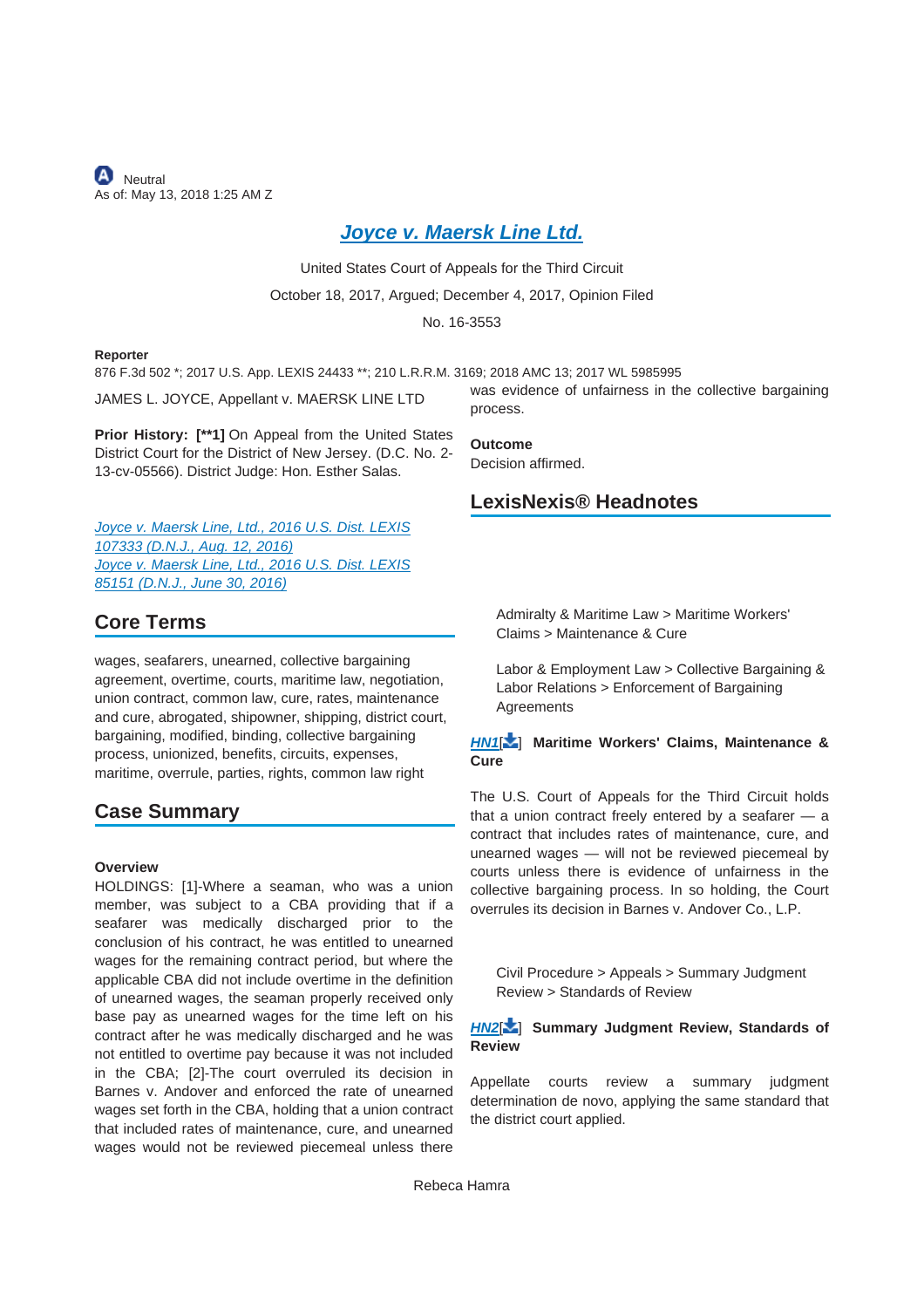Page 2 of 9

#### 876 F.3d 502, \*502; 2017 U.S. App. LEXIS 24433, \*\*1

Civil Procedure > ... > Summary Judgment > Entitlement as Matter of Law > Genuine **Disputes** 

Civil Procedure > ... > Summary Judgment > Entitlement as Matter of Law > Legal **Entitlement** 

Civil Procedure > ... > Summary Judgment > Entitlement as Matter of Law > Materiality of Facts

#### *HN3*[ ] **Entitlement as Matter of Law, Genuine Disputes**

A court shall grant summary judgment if the movant shows that there is no genuine dispute as to any material fact and the movant is entitled to judgment as a matter of law. *Fed. R. Civ. P. 56(a)*.

Civil Procedure > Appeals > Standards of Review > De Novo Review

Civil Procedure > Appeals > Standards of Review > Questions of Fact & Law

#### *HN4*[ ] **Standards of Review, De Novo Review**

Appellate courts exercise plenary review over questions of law.

Governments > Courts > Judicial Precedent

#### *HN5*[ ] **Courts, Judicial Precedent**

It is the tradition of the appellate court that the holding of a panel in a precedential opinion is binding on subsequent panels. Third Cir. R. 9.1, Internal Operating P. Appellate courts adhere strictly to that tradition and will only depart on a rare occasion. Consideration by the entire court en banc is therefore required to overrule a prior panel's precedent, Third Cir. R. 9.1, Internal Operating P. and appellate courts do not overturn our precedents lightly. Appellate courts also recognize, however, that stare decisis is not an inexorable command.

*HN6*[ ] **Courts, Judicial Precedent**

In general, appellate courts decide cases before them based on their own examination of the issue, not on the views of other jurisdictions. But, when an appellate court finds that its reasoning has been met by universal disapproval by other jurisdictions, those contrary views may impel it to consider whether the reasoning applied by our colleagues elsewhere is persuasive.

Admiralty & Maritime Law > Maritime Workers' Claims > Maintenance & Cure

Labor & Employment Law > Collective Bargaining & Labor Relations > Enforcement of Bargaining **Agreements** 

*HN7*[ ] **Maritime Workers' Claims, Maintenance & Cure**

The U.S. Court of Appeals for the Third Circuit agrees that the broad labor policies which undergird federal labor law, as well as the nature of the collective bargaining process, require adherence to the terms of a collective bargaining agreement, including rates established for maintenance and unearned wages in admiralty. For that conclusion, the court does not rely on the doctrine of preemption; rather, it recognizes, as have sister circuits, that the need for judicial intervention to protect seamen has been substantially lessened, and thus the common law basis for requiring courts to disregard the freely negotiated agreements of private parties and to refuse to enforce the terms of the collective bargaining agreement also carries substantially less force. Although maritime remedies cannot be abrogated, courts should not lightly embrace the repudiation of contractual obligations enumerated in a collective bargaining agreement. The adequacy of the maintenance or overtime rate should not be examined in isolation by the court because the determination of its adequacy in relation to the whole scheme of benefits has already been made by the union and the seamen who voted for the contract.

Admiralty & Maritime Law > Maritime Workers' Claims > Maintenance & Cure

Labor & Employment Law > Collective Bargaining & Labor Relations > Enforcement of Bargaining Agreements

Governments > Courts > Judicial Precedent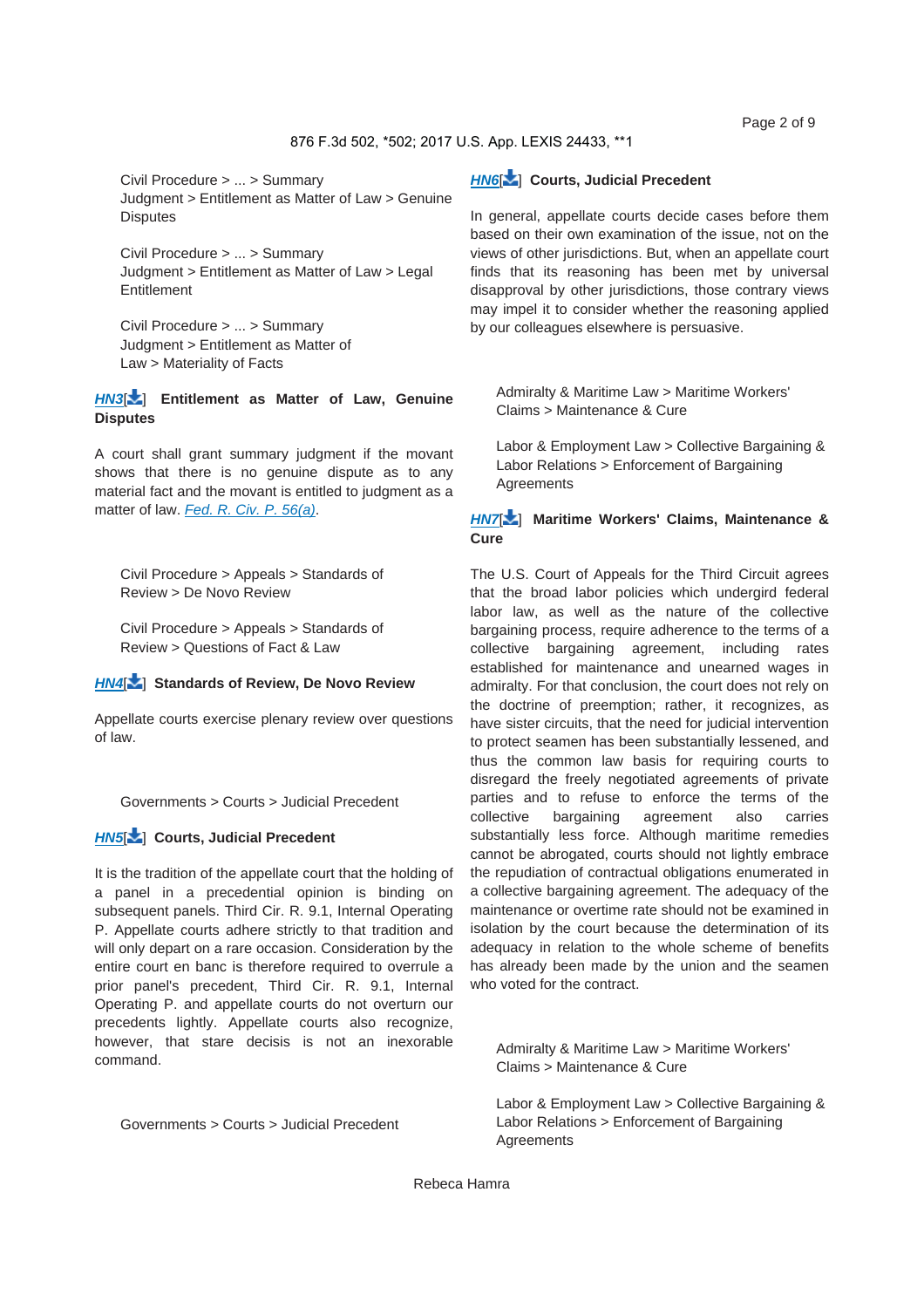*HN8*[ ] **Maritime Workers' Claims, Maintenance & Cure**

Consistent with principles of contract law, a seafarer with a basis to allege that an entire collective bargaining agreement is, or the process whereby it was entered into was, unfair or inadequate may bring that complaint to court.

Admiralty & Maritime Law > Maritime Workers' Claims > Maintenance & Cure

*HN9*[ ] **Maritime Workers' Claims, Maintenance & Cure**

Maintenance, cure, and unearned wages are so deeply rooted in common law that, absent congressional action, they cannot be completely abrogated by contract.

Civil Procedure > Appeals > Standards of Review

#### *HN10*[ ] **Appeals, Standards of Review**

An appellate court may affirm a district court on any ground supported by the record.

**Counsel:** Dennis M. O'Bryan, Esq. [ARGUED], O'Bryan Baun Karamanian, Birmingham, MI, Counsel for Appellant.

John J. Walsh, Esq. [ARGUED], Freehill Hogan & Mahar, New York, NY, Counsel for Appellee.

Martin J. Davies, Tulane University Law School, New Orleans, LA, Amicus Curiae.

**Judges:** Before: SMITH, Chief Judge, McKEE, AMBRO, CHAGARES, JORDAN, HARDIMAN, GREENAWAY, JR., VANASKIE, SHWARTZ, KRAUSE, RESTREPO, and ROTH, Circuit Judges.

**Opinion by:** JORDAN

#### **Opinion**

#### **[\*503]** OPINION OF THE COURT

JORDAN, *Circuit Judge*.

Today we stop swimming against the tide of opinion on

an important question of maritime law. Following the lead of several of our sister circuits, **HN1<sup>[4]</sup>** we now hold that a union contract freely entered by a seafarer — a contract that includes rates of maintenance, cure, and unearned wages — will not be reviewed piecemeal by courts unless there is evidence of unfairness in the collective bargaining process. In so holding, we overrule our decision in *Barnes v. Andover Co., L.P., 900 F.2d 630 (3d Cir. 1990)*.

#### **I. Background**

The facts of this case are not in dispute. James Joyce was a member of the Seafarers International Union. He signed "Articles of Agreement" **[\*\*2]** with the shipping company Maersk Line Limited and agreed to serve as a bosun aboard the MAERSK OHIO for a three-month period, from September 18, 2012 until December 18, 2012. **[\*504]** The Union and Maersk had reached a collective bargaining agreement that governed the terms of all unionized seafarers' employment with Maersk. The collective bargaining agreement was incorporated by reference into the Articles of Agreement between Joyce and Maersk.

Not long after the MAERSK OHIO departed as scheduled from the Port of Newark, New Jersey, Joyce fell ill. He was examined onboard and diagnosed with kidney stones. That diagnosis was later confirmed at a hospital in Spain, and he was declared unfit for duty and repatriated to the United States.

The collective bargaining agreement provided that, if a seafarer was medically discharged prior to the conclusion of his contract, he was entitled to unearned wages for the remaining period of the contract. Overtime was not included in the definition of unearned wages. Joyce accordingly received only base pay as unearned wages for the time left on his contract after he was medically discharged.

Dissatisfied, Joyce filed a putative class action in the United States **[\*\*3]** District Court for the District of New Jersey. He alleged that the "portions of the [collective bargaining agreement] governing unearned wages ... violated general maritime law[.]" *Joyce v. Maersk Line, Ltd., No. 13-5566, 2016 U.S. Dist. LEXIS 85151, 2016 WL 3566726, at \*1 (D.N.J. June 30, 2016)*. More particularly, he claimed that he was owed overtime pay.<sup>1</sup> *2016 U.S. Dist. LEXIS 85151, [WL] at \*2*. The

<sup>1</sup> It may seem odd to assert that overtime pay is owed for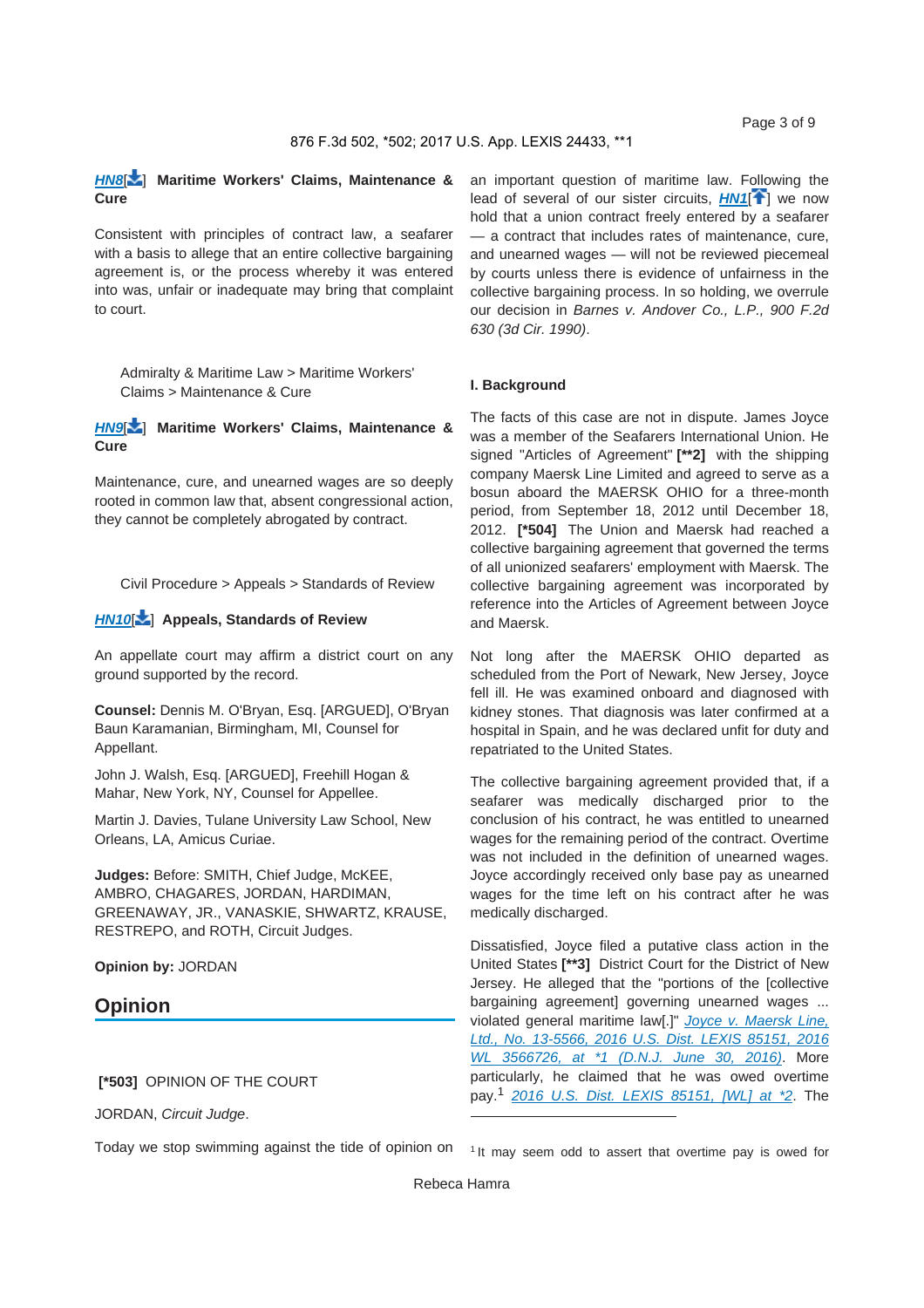District Court disagreed and granted summary judgment to Maersk on the ground that, as a matter of law, given the collective bargaining agreement, Joyce was not entitled to overtime. *2016 U.S. Dist. LEXIS 85151, [WL] at \*6-7*. In doing so, the Court distinguished our decision in *Barnes. Id.* We had said in that case that the specifics of what is covered by a seafarer's right to "maintenance" — traditionally, the right to food and lodging expenses — could be modified by a court, even if those specifics were established in a collective bargaining agreement. *Barnes, 900 F.2d at 640*.

Joyce now asks us to overturn the District Court's ruling on unearned wages.<sup>2</sup> Because seafarers were entitled at common law to both maintenance and unearned wages, he argues that our holding in *Barnes* should extend to unearned wages set by a collective bargaining agreement, making the union contract subject to change by court order to conform with traditional maritime law. His appeal presents an opportunity for us to reconsider **[\*\*4]** our holding in *Barnes*. 3

#### **[\*505] II. Standard of Review**

Because the District Court granted Maersk's motion for summary judgment, **HN2<sup>[4</sup>]** we review its determination *de novo*, applying the same standard that it applied. *Shelton v. Bledsoe, 775 F.3d 554, 559 (3d* 

overtime not worked, but there is precedent for Joyce's assertion that overtime a seafarer expected to work but was unable to because of illness or injury is pay that should be included in unearned wages. *See Padilla v. Maersk Line, Ltd., 721 F.3d 77, 82 (2d Cir. 2013)* (recognizing that, where "much of [a seafarer's] income was derived from overtime compensation," an injured seafarer could recover overtime as unearned wages because he "was entitled to recover in full the compensation that he would have earned 'but for' his injury"); *Lamont v. United States, 613 F. Supp. 588, 593 (S.D.N.Y. 1985)* (holding that where the "apparent custom and practice" of seafarers was to work a substantial amount of overtime, an injured seafarer was "entitled to recover, in full, the compensation that he would have earned but for his illness or injury").

2 Joyce had also brought suit based on the Shipowners' Liability Convention and the daily per diem maintenance rate under the collective bargaining agreement. Although the District Court ruled against him on those claims too, he does not appeal those rulings here.

3 We thank Professor Martin J. Davies of Tulane University Law School for his insightful amicus brief discussing *Barnes* and the questions of maritime law before us.

*Cir. 2015*). **HN3**<sup><sup>1</sup><sub>1</sub></sub> A "court shall grant summary</sup> judgment if the movant shows that there is no genuine dispute as to any material fact and the movant is entitled to judgment as a matter of law." *Fed. R. Civ. P. 56(a)*. There are no factual disputes at all in this case. Instead, we are faced with a pure question of law: whether, on the agreed facts, Maersk was entitled to judgment based on the collective bargaining agreement. Our review is thus plenary. *See McCann v. Newman Irrevocable Tr., 458 F.3d 281, 286 (3d Cir. 2006)* (explaining that *HN4*[ ] we exercise plenary review over questions of law).

#### **III. Discussion**<sup>4</sup>

#### **A.** *Review of**Barnes v. Andover Co., L.P., 900 F.2d 630 (3d Cir. 1990)*

Joyce's argument relies heavily on our holding in *Barnes*, so we turn to it first. The question in that case was whether a seafarer was bound by the maintenance rate set in a collective bargaining agreement between the shipowner and the seafarers' union. *Barnes, 900 F.2d at 631*. We began our analysis by recognizing the deeply rooted duty at common law for a shipowner to pay a seafarer's maintenance. *Id. at 633*. "Maintenance is the living allowance for a seaman while he is ashore recovering from injury or illness." **[\*\*5]** *Id.* It derives from medieval maritime laws and has long been recognized by American courts. *Id.* The right to "cure," which is payment for "medical expenses incurred in treating the seaman's injury or illness[,]" has the same origin. *Id.*

The duty to pay maintenance and cure arose from what was viewed as the "peculiarity" of seafarers' lives. *Id.* Justice Story explained the views of society at the time: "[seamen] are generally poor and friendless, and acquire habits of gross indulgence, carelessness, and improvidence." *Id.* (quoting *Harden v. Gordon, 11 F. Cas. 480, 483, F. Cas. No. 6047 (C.C.D. Me. 1823)* (No. 6,047)). Thus, "[i]f some provision be not made for them in sickness at the expense of the ship, they must often in foreign ports suffer the accumulated evils of disease, and poverty, and sometimes perish from the want of suitable nourishment." *Id.* (quoting *Harden, 11 F. Cas. at 483*). By imposing the duty on shipowners to pay for

<sup>4</sup> The District Court had jurisdiction under *28 U.S.C. § 1333*. We have appellate jurisdiction pursuant to *28 U.S.C. § 1291*.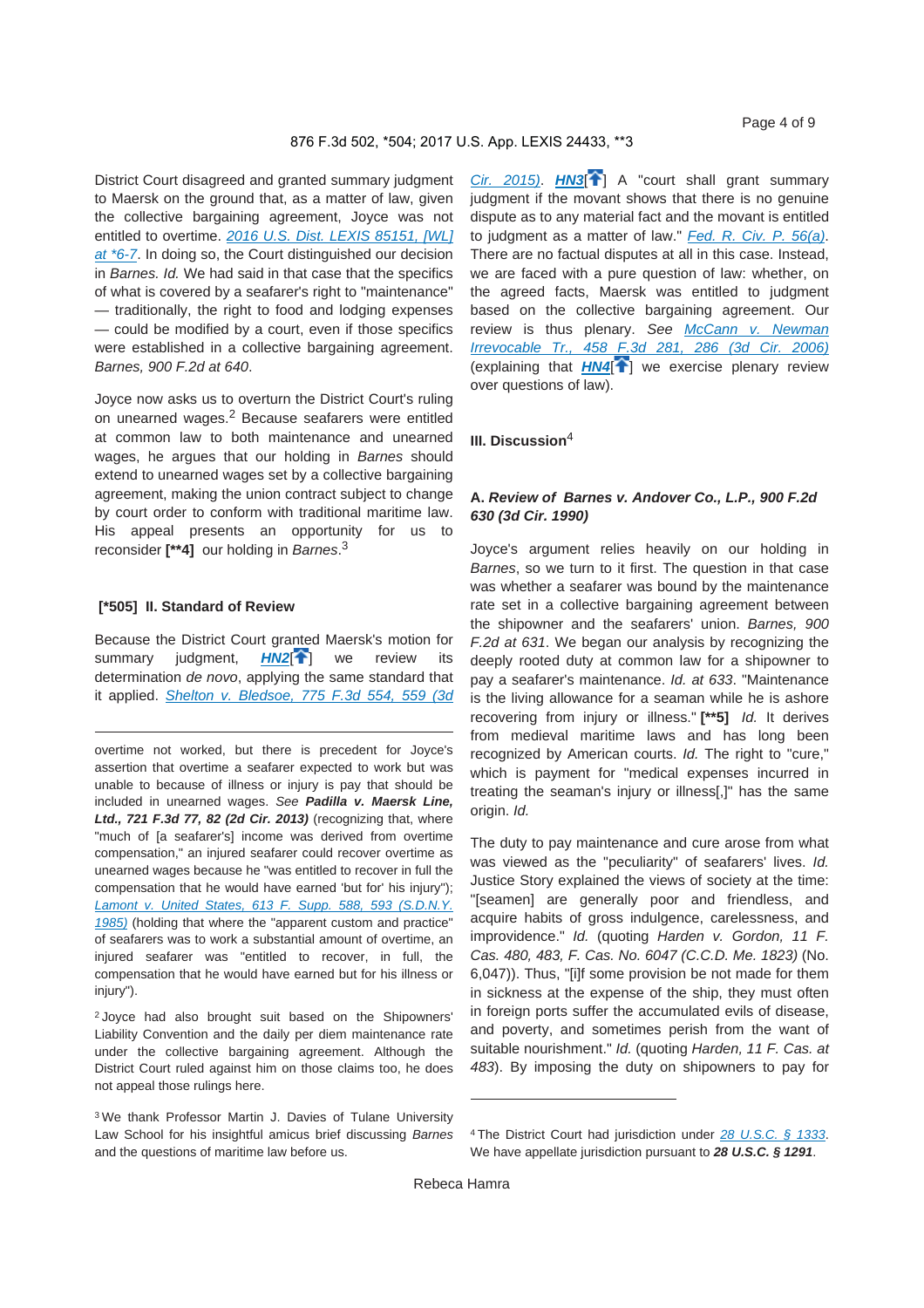maintenance and cure, "the interest of the owner will be immediately connected with that of the seamen." *Id.* (quoting *Harden, 11 F. Cas. at 483*). That arrangement benefitted both seafarers and owners — the former had the benefit of someone "watch[ing] over their health with vigilance and fidelity," and the latter had employees who were "urge[d] ... to encounter hazards in the ship's service." *Id. [\*\*6]* (quoting *Harden, 11 F. Cas. at 483*).

Those duties remain in maritime law. Indeed, in *Barnes* we observed that, besides being long entrenched in maritime law, the responsibility to pay maintenance and cure has been "construed liberally" and "consistently expanded" by the courts. *Id.* The scope of that responsibility extends "beyond injuries sustained on board ship or during working hours" and is in force "until the seaman has reached the point of maximum cure." *Id. at 633-34.* The right to maintenance and cure exists "regardless of ... fault" by the seafarer. *Id. [\*506] at 633*. Only in cases of willful misconduct has a seafarer been held to be outside the scope of the right. *Id.*

With that background, we directed our attention to the central question in *Barnes*, namely whether a contract that established a maintenance rate was binding on a union member. *Id. at 631*. The contract at issue established a rate of maintenance of \$8 per day. *Id. at 632*. We held that it was "inconsistent ... with the traditional doctrine of maintenance" to say that the rate in a union contract "is binding on a seaman who can show higher daily expenses." *Id. at 640*. We therefore analyzed the \$8 per day rate and determined it to be inadequate. *See id. at 644* (concluding that the maintenance award should include **[\*\*7]** "expenses actually incurred or paid in connection with ... permanent lodging," including "gas and electric bills" and "home insurance" but not "automobile expenses and toiletries").

In reaching that conclusion, we acknowledged that we were departing from the reasoning of three other United States Courts of Appeals — the First, Sixth, and Ninth Circuits — which had faced the same question but decided the matter differently. *Id. at 635*. Those other courts had determined that the "contractual rate should be binding so long as the collective bargaining process haidl been fair and the rate of maintenance haidl been subject to real negotiation." *Id.* (citing *Gardiner v. Sea-Land Serv., Inc., 786 F.2d 943, 949 (9th Cir. 1986))*. They recognized that federal labor laws did not directly preempt maritime law on maintenance, but they saw the policy behind national labor laws as sufficiently weighty and clear to prevent courts from modifying a bargainedfor rate of maintenance in a union contract. *Id.*

*Barnes* explicitly rejected that reasoning.<sup>5</sup> Although we indicated "sympath[y] with an approach that would encourage the use and reliability of collective bargaining agreements," we believed it was not well-founded in law. *Id. at 640*. We declared that we "kn[e]w of no basis for permitting such contracts to override **[\*\*8]** a common law maritime right of a seaman that has not been preempted by the labor laws." *Id.* Therefore, we said, "unless Congress determines that the circumstances giving rise to the need for maintenance have changed and that collective bargaining is now a more appropriate way to deal with the issue of the ill or injured seaman, the common law remedy must remain in full force." *Id.*

We placed a caveat on our holding, however, noting that unions and shipowners could "agree on what they believe is a realistic rate of maintenance with the expectation that the parties would voluntarily abide by that rate and thereby avoid litigation." *Id.* Somewhat incongruously, though, we then immediately approved the frustration of such expectations by saying that the plaintiff in *Barnes* had "met his common law burden of producing evidence ... that the \$8 rate was insufficient to provide him with food and lodging." *Id.* Hence, the bargained-for rate was set aside. *Id.*

#### **B.** *Joyce's Argument*

Joyce argues that *Barnes* allows us to hold that he is entitled to overtime pay in his unearned wages. His logic proceeds in three steps. First, he says that the seafarer's right to unearned wages dates back almost a thousand **[\*\*9]** years and should be treated exactly like the right to maintenance. Second, he claims that overtime pay **[\*507]** has consistently been a part of the common law right to unearned wages. Third, Joyce connects the first two steps to *Barnes*: an unearned wage rate set in a collective bargaining agreement can be set aside when there is evidence that it is insufficient, as was the maintenance rate in *Barnes*.

We do not take issue here with Joyce's first assertion. There is ample evidence that, at common law, seafarers were and still are entitled to unearned wages. *See Vaughan v. Atkinson, 369 U.S. 527, 535 n.2, 82 S. Ct. 997, 8 L. Ed. 2d 88 (1962)* (Stewart, J., dissenting)

<sup>5</sup> We did agree, however, that the union contract was not directly preempted. *See Barnes, 900 F.2d at 637-39*.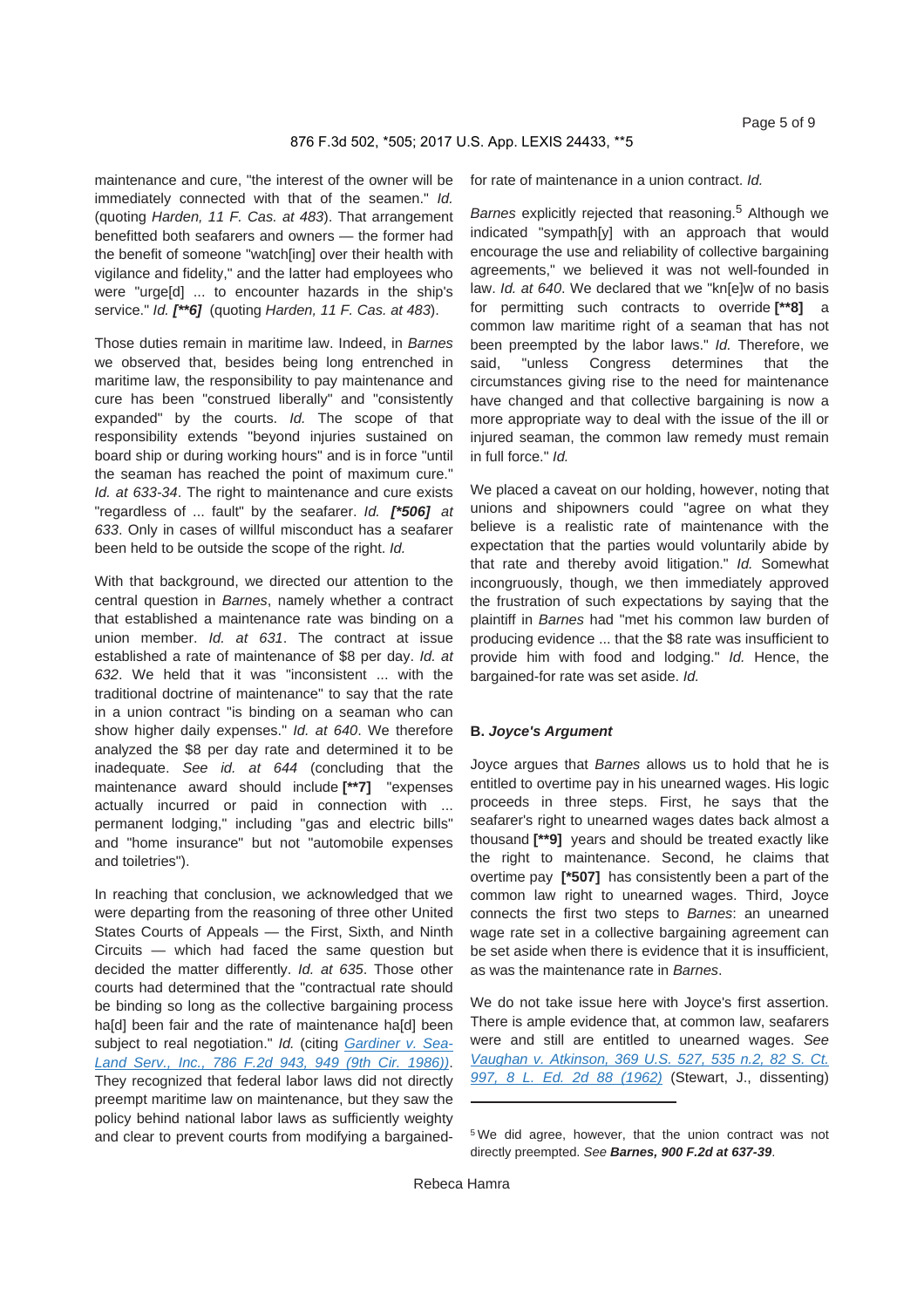(collecting cases for the proposition that "[t]he earliest codifications of the law of the sea provided for medical treatment and wages for mariners injured or falling ill in the ship's service."); *see also Flores v. Carnival Cruise Lines, 47 F.3d 1120, 1122 (11th Cir. 1995)* (recognizing that unearned wages were historically part of the relief sought in an action for cure and maintenance). There is less of an historical anchor, though, for the second step in Joyce's argument, that the common law right to unearned wages includes overtime. Nonetheless, that proposition is sound. Wage rates for ancient mariners were typically set by contract in an agreement then known as the shipping **[\*\*10]** articles, and the general rule was that "[t]he stipulation in the shipping articles [was] conclusive as to wages[,] and no more [could] be recovered on any special promise to pay for severe or extra labor or exposure in the course of duty[.]" 1 Theophilus Parsons, *A Treatise on Maritime Law* 447-48 (1859) (footnote omitted). A seafarer's right to his "full wages," *The R.R. Springer, 4 F. 671, 672 (S.D. Ohio 1880)*, therefore meant recovery only of the amount stipulated in the articles. Gradually, however, that recovery broadened to encompass "the full amount reasonably expected by the parties to be paid during the voyage." *Lamont v. United States, 613 F. Supp. 588, 593 (S.D.N.Y. 1985)*. Modern courts have therefore included tips, *Flores, 47 F.3d at 1122-25*, and accumulated time off, *Lipscomb v. Foss Mar. Co., 83 F.3d 1106, 1109-11 (9th Cir. 1996)*, as part of the unearned wage remedy under general maritime law. Thus, today, as long as the parties' "reasonable expectation includes 'overtime,'" *Lamont, 613 F. Supp. at 593*, and such wages are "not speculative," *Padilla v. Maersk Line, Ltd., 721 F.3d 77, 82-83 (2d Cir. 2013)*, they are recoverable. *See id. at 82* (awarding payment for overtime as part of unearned wages for seafarers who fell ill because "it was the custom and practice for seafarers ... to derive substantial income from overtime compensation and that, consequently, such compensation was a common expectation of both the seamen and of [the shipowner]"); *see also Shaw v. Ohio River Co., 526 F.2d 193, 199 (3d Cir. 1975)* (noting that **[\*\*11]** accumulated leave time is a component of wages).

There is undeniable wisdom to an approach that looks to the expectations of the parties when delimiting the unearned wage remedy of a seafarer. When overtime is a "common expectation" and the seafarer's entitlement to it is "essentially undisputed," *Padilla, 721 F.3d at 82*, overtime can be considered merely "wages the seaman would have earned" absent injury, *Barnes, 900 F.2d at 634 n.2*.

If we were to follow *Barnes*, then, Joyce would likely be correct on the third point of his argument as well; we would be hard-pressed to say that courts have no power to modify unearned wage rates established by collective bargaining agreements.6 But **[\*508]** every other circuit court to address the conflict between collectively bargained-for rights and seafarers' rights at common law has seen the issue differently than we did. Joyce's claim thus hinges on the continuing validity of *Barnes*.

#### **C.** *Reconsidering Barnes*

**HN5<sup>[4]</sup>** "It is the tradition of this court that the holding of a panel in a precedential opinion is binding on subsequent panels." Third Circuit I.O.P. 9.1. "We adhere strictly to that tradition[]" and will only depart "on a rare occasion." *In re Grossman's Inc., 607 F.3d 114, 117 (3d Cir. 2010)* (en banc). Consideration by the entire court en banc is therefore required **[\*\*12]** to overrule a prior panel's precedent, Third Circuit I.O.P. 9.1, and "[w]e do not overturn our precedents lightly." *Al-Sharif v. U.S. Citizenship & Immigration Servs., 734 F.3d 207, 212 (3d Cir. 2013)* (en banc). We also recognize, however, that "*stare decisis* 'is not an inexorable command.'" *Id.* (quoting *Payne v. Tennessee, 501 U.S. 808, 828, 111 S. Ct. 2597, 115 L. Ed. 2d 720 (1991))*.

**HN6<sup>[4]</sup>** In general, "we decide cases before us based on our own examination of the issue, not on the views of other jurisdictions." *In re Grossman's, 607 F.3d at 121*. But, when we find that our reasoning has been met by "universal disapproval" by other jurisdictions, those contrary views may "impel us to consider whether the reasoning applied by our colleagues elsewhere is persuasive." *Id.* That was the case in *In re Grossman's*, where we reevaluated a test established for stays in bankruptcy cases. *Id. at 119-20*. The decision we were

<sup>6</sup> The District Court concluded that *Barnes* was not binding because it viewed that precedent as being cabined to maintenance. *See Joyce, 2016 U.S. Dist. LEXIS 85151, 2016 WL 3566726, at \*6* ("The Court agrees with Defendant that *Barnes* does not govern Plaintiff's claim with respect to unearned wages."). That is not an unreasonable position, and we agree with Amicus Curiae that "the right to unpaid wages is different in some respects from the right to maintenance and cure." (Amicus Curiae Br. at 6.) We are not persuaded, however, that those differences would necessitate limiting *Barnes* (and our holding today) to maintenance. We therefore think that Joyce has the better of that particular argument and that, if we were not to overrule *Barnes*, its logic would militate strongly in his favor.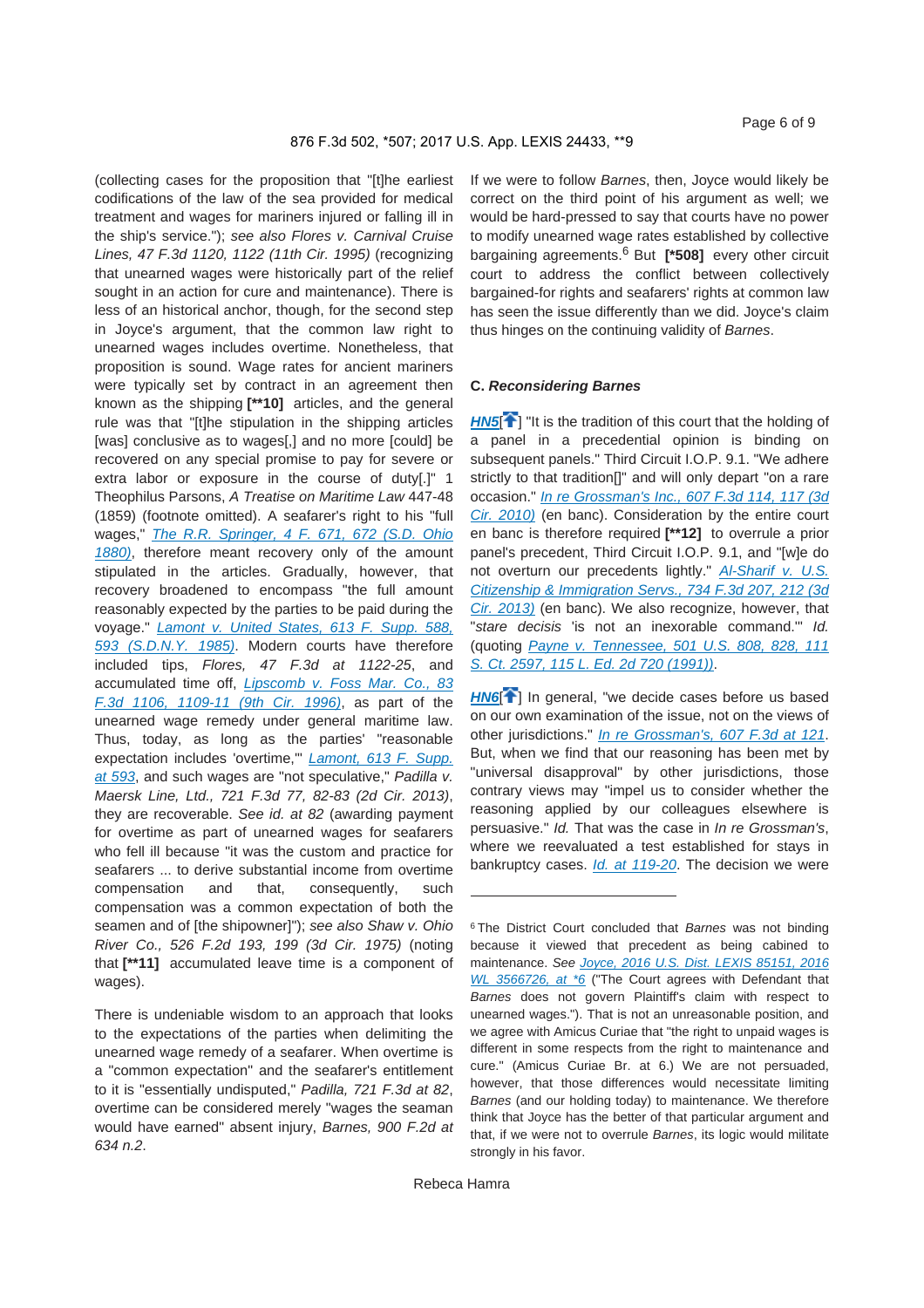considering then had been called "one of the most criticized and least followed precedents" in the bankruptcy realm, *id. at 120* (quoting *Firearms Imp. & Exp. Corp. v. United Capital Ins. Co. (In re Firearms Imp. & Exp. Corp.), 131 B.R. 1009, 1015 (Bankr. S.D. Fla. 1991))*, and had been "uniformly" rejected by other courts. *Id.*

*Barnes* has not been met with the same vocal rejection, but, when it was decided, three other courts of appeals had already reached the opposite conclusion, holding that the rate of maintenance in a freely bargained-for union contract was binding on the seafarers who signed it. *Al-Zawkari v. Am. Steamship Co., 871 F.2d 585, 588 (6th Cir. 1989)*; *Macedo v. F/V Paul & Michelle, 868 F.2d 519, 522 (1st Cir. 1989)*; *Gardiner, 786 F.2d at 949-50*. As already noted, the Court in *Barnes* recognized those **[\*\*13]** decisions but rejected their reasoning. *See Barnes, 900 F.2d at 632* ("[W]e will depart from the position of the First, Sixth and Ninth Circuits."). In the twenty-seven years since, every other circuit to consider the question has, in turn, rejected *Barnes* and adopted the majority position. *Ammar v. United States, 342 F.3d 133, 146 (2d Cir. 2003)*; *Frederick v. Kirby Tankships, Inc., 205 F.3d 1277, 1291 (11th Cir. 2000)*; *Baldassaro v. United States, 64 F.3d 206, 212 (5th Cir. 1995)*. And three circuits have extended their holdings to cover not just maintenance but also unearned wage rates established in collective bargaining agreements. *See Padilla, 721 F.3d at 82* ("[W]hile the entitlement to unearned wages arises under general maritime law, rates for unearned wages may **[\*509]** be defined and modified in collective bargaining agreements[.]" (citing *Ammar, 342 F.3d at 146-47*)); *Cabrera Espinal v. Royal Caribbean Cruises, Ltd., 253 F.3d 629, 631 (11th Cir. 2001)* ("[T]he remedies provided for in maritime law [including wages] may be altered although not abrogated by collective bargaining agreements." (citing *Frederick, 205 F.3d at 1291*)); *Lipscomb, 83 F.3d at 1108* ("[T]he method for calculating the amount of maintenance, cure, and wages may be determined by the collective bargaining process[.]" (citing *Gardiner, 786 F.2d at 949*)). Our opinion in *Barnes* leaves us standing alone and suggests that a reevaluation of that decision is in order.

*Barnes* rested on the idea that common law protections for seafarers arose from the "traditional doctrine[s]" of maintenance and cure, and that there was "no basis" in the law to allow union contracts "to override **[\*\*14]**  [those] common law maritime right[s]" when they had not been expressly "preempted by the labor laws." *Barnes, 900 F.2d at 640*. But, as recognized by the

Ninth Circuit, this country's "national labor policy is built on the premise that employees can bargain most effectively for improvements in wages, hours, and working conditions by pooling their economic strength and acting through freely chosen labor organizations." *Gardiner, 786 F.2d at 948*. Those policies favor honoring holistic contracts between "labor and management ... that will effectively regulate every aspect of their ... relationship ... from the most crucial to the most minute[.]" *Id. at 948-49* (quotations and citations omitted).

**HN7<sup>1</sup>** We now agree that the "broad labor policies which undergird federal labor law, as well as the nature of the collective bargaining process, require adherence" to the terms of a collective bargaining agreement, including rates established for maintenance and unearned wages. *Frederick, 205 F.3d at 1291*. For that conclusion, we do not rely on the doctrine of preemption; rather, we recognize, as have our sister circuits, that "the need for judicial intervention to protect seamen has been substantially lessened[,]" *Ammar, 342 F.3d at 146*, and thus the common law basis for requiring courts to disregard the freely negotiated **[\*\*15]**  agreements of private parties and to refuse to enforce the terms of the collective bargaining agreement also carries substantially less force, *see Gardiner, 786 F.2d at 948*. Although maritime remedies cannot be abrogated, courts should not "lightly embrace the repudiation of contractual obligations enumerated in a collective bargaining agreement," *id.*, and Congress has clearly expressed that it is generally the role of private labor agreements, not courts, to "regulate all aspects of the complicated relationship" between employer and employee, *id. at 949* (quoting *United Steelworkers of Am. v. Warrior & Gulf Nav. Co., 363 U.S. 574, 580, 80 S. Ct. 1347, 4 L. Ed. 2d 1409 (1960))*. That is not only the better outcome for shipping companies, which can plan with certainty what their responsibilities will be, but it is also better for seafarers, whose collective bargaining strength can negotiate more favorable employment terms and conditions. We are persuaded that piecemeal judicial review of "one of many elements ... over which the parties negotiate" discourages that back-and-forth process. *Id.* (citation omitted). Put differently, "[t]he adequacy of the maintenance [or overtime] rate should not be examined in isolation by the court because the determination of its adequacy in relation to the whole scheme of benefits has already been made by **[\*\*16]** the union and the seamen who voted for the contract." *Baldassaro, 64 F.3d at 213* (quoting *Gardiner, 786 F.2d at 949*); *see also Gardiner,* 

*786 F.2d at 949* ("[T]he nature of the 'give and take'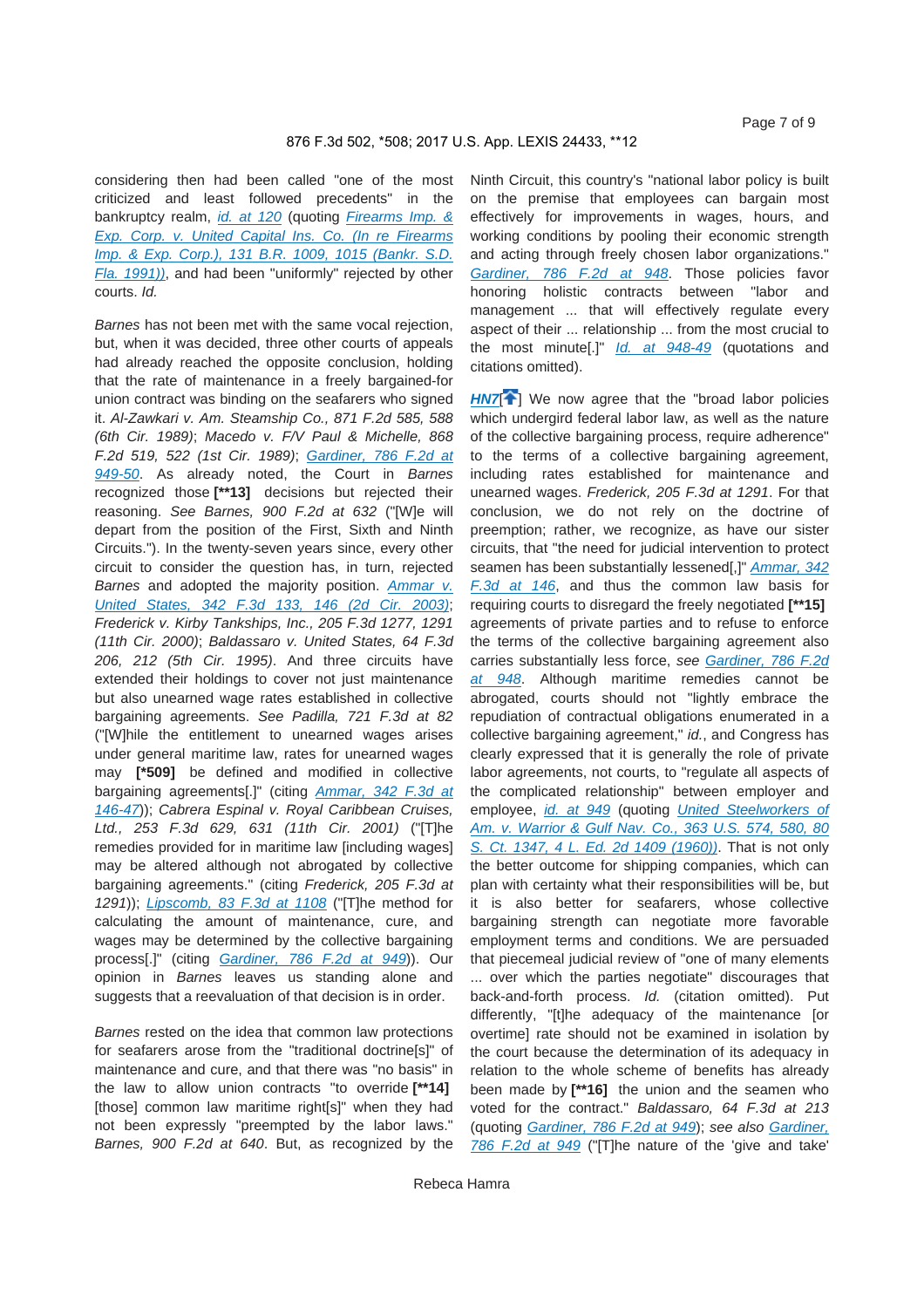process of collective bargaining suggest[s] that acceptance **[\*510]** of a particular package of benefits should be binding on the union members.").

With our course change today, we remove ourselves from "engaging in overt legislation of particular dollar figures" in union contracts, and instead "enforce privately negotiated contractual rates[.]" *Al-Zawkari, 871 F.2d at 588*. The majority position we adopt accepts the "modern reality" of unionized seafarers who negotiate for comprehensive contracts. *Ammar, 342 F.3d at 146*. At the start of this century, the Second Circuit recognized that the days when wary and "friendless" seafarers needed the protection of the common law had largely passed. *Id.* "[T]oday, 'most seamen are union members with a union-negotiated package of compensation and benefits of which the right to maintenance [and unearned wages] is a small component[.]'" *Id.* (quoting T. Schoenbaum, *Admiralty and Maritime Law* § 6-32, at 361 (2d ed. 1994)); *cf. Macedo, 868 F.2d at 522* (recognizing that collective bargaining agreements are "highly approved generally" and that enforcing their limitations on maintenance is "quite different" from enforcing limitations negotiated by **[\*\*17]** "an individual seaman"). Unionization has produced a "well-organized work force with sophisticated leaders who constantly press for better working conditions" and the need for judicially fashioned protection has "substantially lessened." *Ammar, 342 F.3d at 146*. Negotiated union contracts strike a balance by "encompassing a wide range of issues for which some provisions will result in greater protection ... while others will result in less." *Cabrera Espinal, 253 F.3d at 631* (citing *Frederick, 205 F.3d at 1291*). Enforcing union contracts as written respects the priorities that modern seafarers have expressed through arms-length and well-informed negotiations.<sup>7</sup>

7 In considering the preemption question in *Barnes*, we recognized the modern reality that seafarers are "neither friendless nor improvident." *900 F.2d at 636*. Yet we rejected the idea that collective bargaining agreements could replace common law rights. Our opinion was rooted in the understanding that "the Supreme Court has shown no inclination to depart from its long-established solicitude for seamen." *Id. at 637*. Just a few months later, however, the Supreme Court did place some bounds on that solicitude and acknowledged that when Congress "speak[s] directly" to maritime remedies, courts are limited in their ability "to supplement Congress' answer" by pointing to the special status of seamen. *Miles v. Apex Marine Corp., 498 U.S. 19, 31, 111 S. Ct. 317, 112 L. Ed. 2d 275 (1990)* (internal quotation marks omitted); *see id. at 27* ("We no longer live in The scope of our decision today makes the holding in *Barnes* untenable, so that unearned wages and maintenance are alike subject to modification by union contracts. *See, e.g., Lipscomb, 83 F.3d at 1108* ("[T]he method for calculating the amount of maintenance, cure, and wages may be determined by the collective bargaining process[.]"). That is logical given the shared common law origins of maintenance, cure, and unearned wages. *See Cabrera Espinal, 253 F.3d at 631* ("General maritime law guarantees seamen: '(1) maintenance, which is a living allowance; (2) cure, which covers nursing and medical expenses; and (3) wages.'" (quoting Herbert R. Baer, *Admiralty [\*\*18] Law of the Supreme [\*511] Court* 6 (3d ed. 1979))).8 Our holding thus overrules *Barnes* and extends that reversal to the case before us.

But we also adopt a backstop protection for seafarers, as prescribed by our sister circuits.**HN8<sup>[1]</sup>** Consistent with principles of contract law, a seafarer with a basis to allege that an entire collective bargaining agreement is, or the process whereby it was entered into was, "unfair or inadequate" may bring that complaint to court. *Gardiner, 786 F.2d at 949*. The Second Circuit implicitly made that point when it upheld a maintenance figure set in a union contract where there was no allegation "that [the] agreement was not a legitimately negotiated agreement, or that [the seafarer's] interests were not adequately represented in the negotiation process, or that the agreement as a whole is unfair." *Ammar, 342 F.3d at 146*. Other circuit courts have also stressed that protection. *See Frederick, 205 F.3d at 1291* ("[A]s in *Baldassaro*[ *v. United States*] and *Gardiner*[ *v. Sea-Land Service, Inc.*], [the plaintiff] makes no allegations that the [collective bargaining agreement] as a whole is unfair or that the union did not adequately represent him."); *Baldassaro, 64 F.3d at 213* ("As in *Gardiner*,

an era when seamen and their loved ones must look primarily to the courts as a source of substantive legal protection .... In this era, an admiralty court should look primarily to these legislative enactments for policy guidance."). So, while the Court has since reiterated that seafarers remain "wards of admiralty," *Atl. Sounding Co., Inc. v. Townsend, 557 U.S. 404, 417, 129 S. Ct. 2561, 174 L. Ed. 2d 382 (2009)*, our departure from *Barnes* in favor of enforcement of the labor laws is consistent with the pronouncements of the Court as well as those of the courts of appeals. It also reflects an appreciation of the problems inherent in deciding piecemeal the terms of freely entered collective bargaining agreements.

<sup>8</sup> We recognized in *Barnes* that "Itlhe right to unearned wages ... has the same historical basis as maintenance and cure." *900 F.2d at 634 n.2*.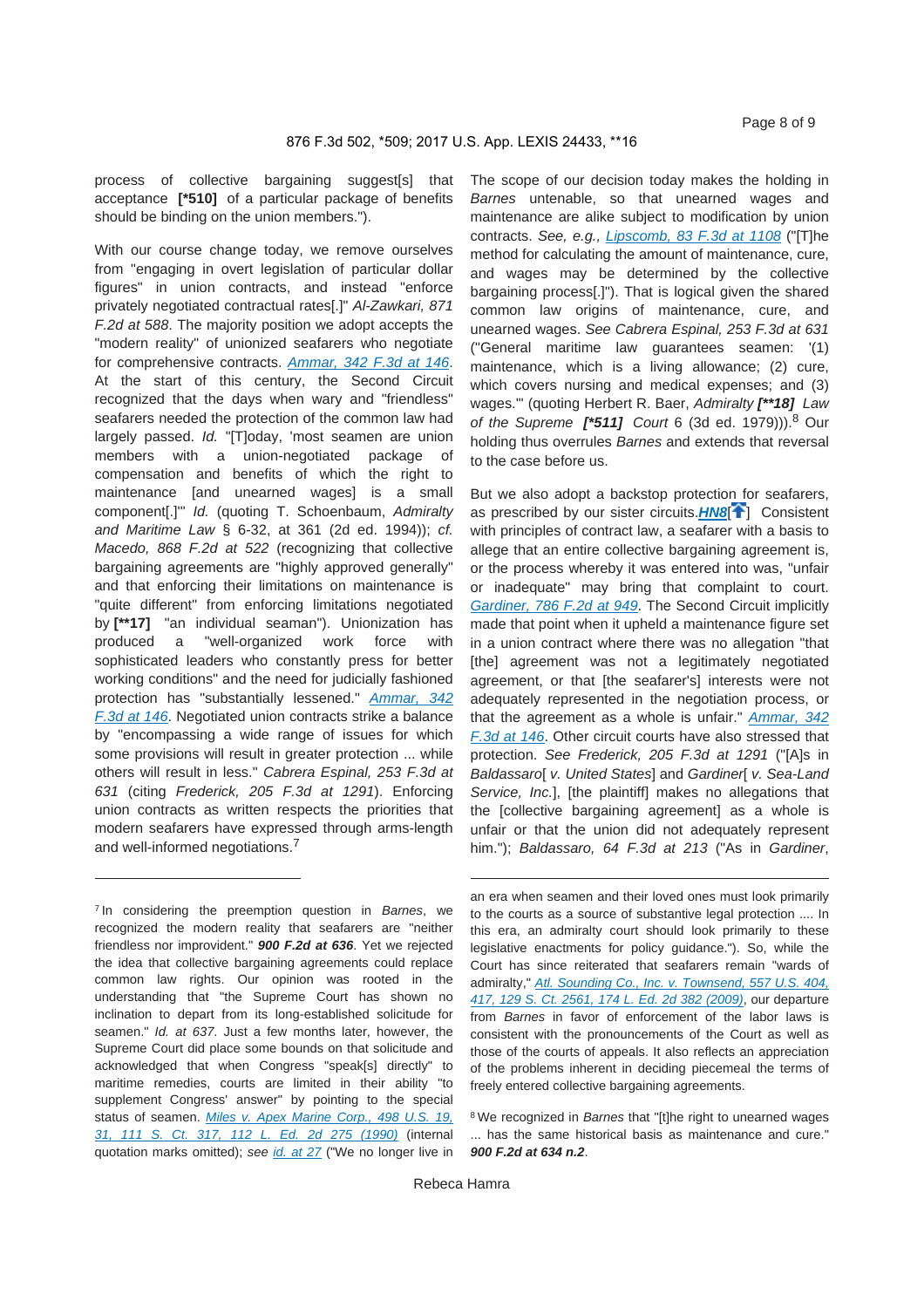there is no allegation in this case that the [collective bargaining agreement] **[\*\*19]** as a whole is unfair or that this seaman was not adequately represented by the Union."). Joyce has not challenged the negotiation process or the contract in its entirety, so that backstop is not at issue here.

We note a significant further limitation on our ruling: **HN9<sup>[4]</sup>** maintenance, cure, and unearned wages are so deeply rooted in common law that, absent congressional action, they cannot be completely abrogated by contract. *See, e.g., De Zon v. Am. President Lines, Ltd., 318 U.S. 660, 667, 63 S. Ct. 814, 87 L. Ed. 1065 (1943)* (recognizing that "no private agreement is competent to abrogate" the shipowner's duty to pay maintenance and cure); *Al-Zawkari, 871 F.2d at 588* ("While the duty to provide maintenance cannot be *entirely* abrogated, as an implied contractual provision, the right to maintenance can be modified and defined by contract."); *Gardiner, 786 F.2d at 948* ("Although the right to maintenance is presumed to exist because of its establishment at common law, its rate may be subject to the negotiation process."). We would look askance, then, at any collective bargaining agreement that purported to eliminate those rights. We need not wrestle with that limitation today, however, because we are satisfied that defining unearned wages without including overtime was, "in relation to the whole scheme of benefits[,]" *Gardiner, 786 F.2d at 949*, not a complete **[\*\*20]** abrogation of Joyce's common law right to wages.<sup>9</sup> *Cf. Barnes, 900 F.2d at 645* (Lifland, J., dissenting) ("Collective bargaining has not abrogated the right when it clearly recognizes the right and places a dollar value on [it] ... in the context of ... bargaining over wages, hours and other terms and conditions of employment which results in a myriad of benefits appropriate to the maritime environment.").<sup>10</sup>

#### **[\*512] IV. Conclusion**

It is the rare case in which we overrule our own precedent. But when our Court is in disagreement with every other circuit to consider a question, it can be **[\*\*21]** wise to reconsider our prior reasoning. Having done so here, we overrule *Barnes v. Andover* and will enforce the rate of unearned wages set forth in the collective bargaining agreement between Joyce and Maersk. Consequently, we will affirm.<sup>11</sup>

**End of Document**

employee. The disparate treatment of unionized and nonunionized seafarers is not inequitable, *but cf. Gardiner, 786 F.2d at 951* (Fletcher, J., dissenting) ("[U]nion seamen and non-union seamen working for the same employer might receive different maintenance rates."); rather, it reflects the different choices of free agents who are then differently situated.

<sup>&</sup>lt;sup>9</sup> We urge courts who are faced with the question of whether a right has been abrogated to consider the agreement holistically. A contract that limits the common law rights to maintenance, cure, and unearned wages is most likely to withstand scrutiny if it expressly recognizes those rights and indicates how the rates have been bargained for in the negotiation.

<sup>10</sup> We also emphasize that, consistent with our reasoning, our holding only applies to unionized seafarers. The collective bargaining process is such a benefit to unionized seafarers and shipowners that it warrants enforcing collective bargaining agreements that modify traditional maritime rights of maintenance, cure, and unearned wages. This rationale does not apply to modify those traditional rights of a non-unionized

<sup>&</sup>lt;sup>11</sup> HN10<sup>[4]</sup> "We may affirm the district court on any ground supported by the record." *Tourscher v. McCullough, 184 F.3d 236, 240 (3d Cir. 1999)*.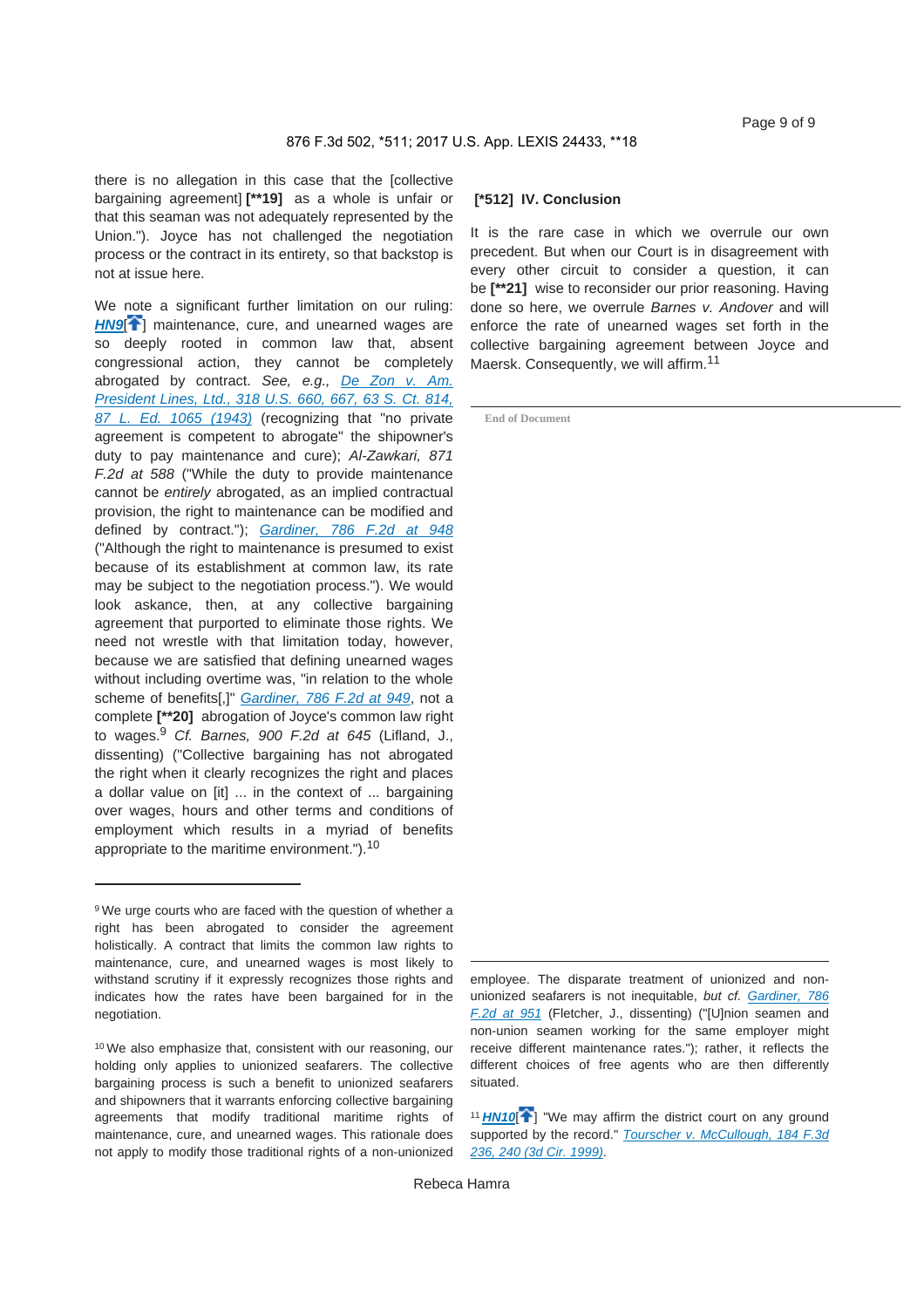

Agenda item no

**3**

#### **Pregnancy at sea**

Discussion Questions:

- Should pregnant mariners be allowed to sail once a pregnancy is disclosed?
- What should the cut-off date be for shipboard service for pregnant crewmembers?
- Does a crewmember's pregnancy while sailing trigger an obligation to pay maintenance and cure?
- Should wages through the end of articles or the contract be paid to a pregnant crewmember if she leaves the service of the ship due to the pregnancy?

Enclosures to Tab 2:

• USCG Pregnancy Policy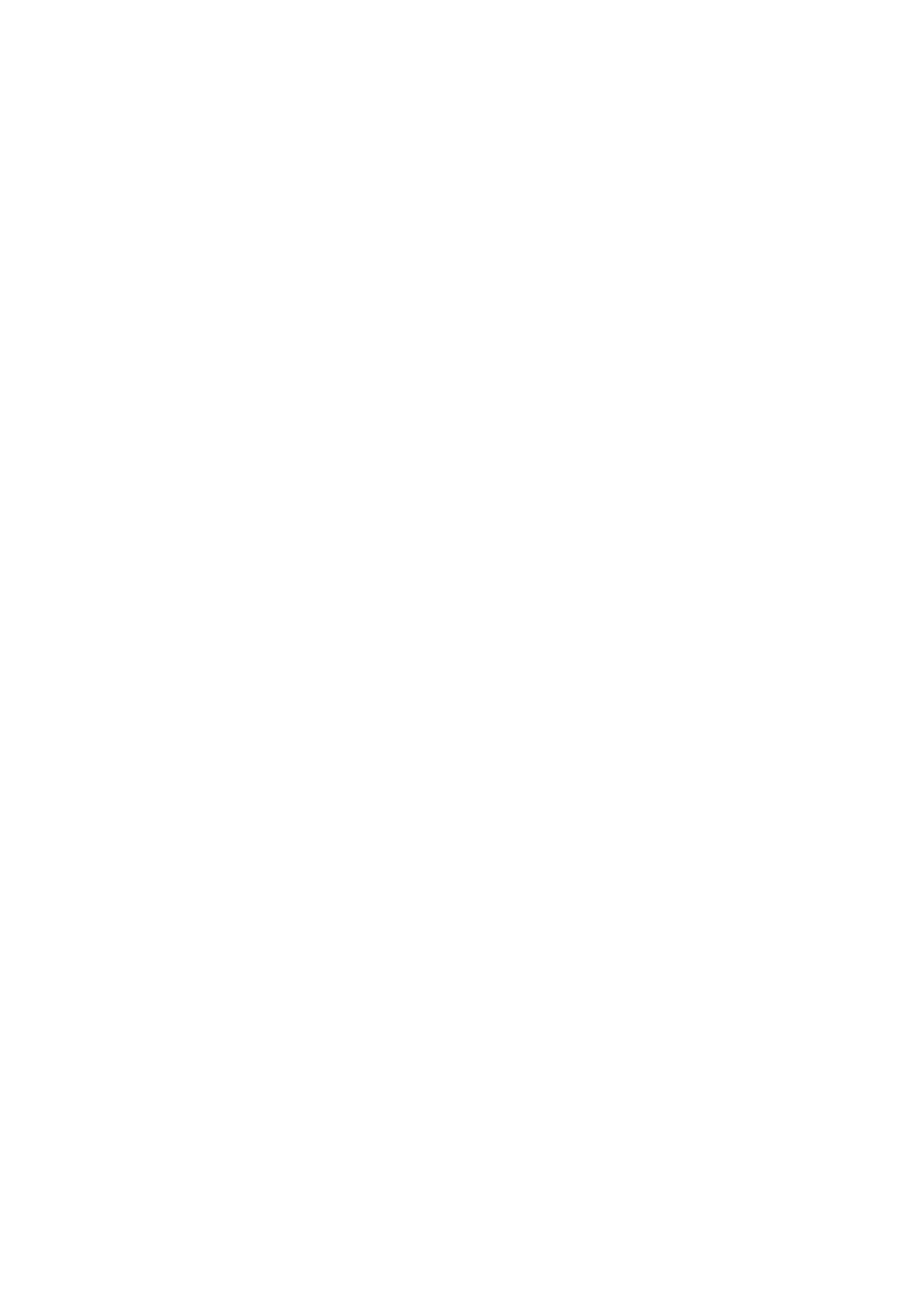# WEIGHT STANDARDS WEIGHT STANDARDS

Servicewomen are exempt from the Servicewomen are exempt from the weight & body fat standards: weight & body fat standards:

-during pregnancy during pregnancy

-for a period of 6 months following the for a period of 6 months following the delivery date delivery date

if nursing, an additional period of 6 -if nursing, an additional period of 6 months

Total exemption period may not exceed Total exemption period may not exceed 12 months from date of delivery. 12 months from date of delivery.

## FAMILY CARE **FAMILY CARE**

receive counseling on the responsibilities receive counseling on the responsibilities of balancing family care and obligations of balancing family care and obligations Expecting service members should Expecting service members should to the Coast Guard. to the Coast Guard.

members who desire to remain at home members who desire to remain at home Temporary Separation is available for Temporary Separation is available for for a period of up to 2 years. for a period of up to 2 years.

# **BREASTFEEDING** BREASTFEEDING

Officers/Officers in Charge will ensure use Officers/Officers in Charge will ensure use of a private, clean room for expressing of a private, clean room for expressing breast milk during the workday. breast milk during the workday. When possible, Commanding When possible, Commanding

## **REFERENCES** REFERENCES

General: Pregnancy in the Coast General: Pregnancy in the Coast ⊙. Guard, COMDTINST 1000.

COMDTINST M6410.3 (series) COMDTINST M6410.3 (series) Aviation Duty: Coast Guard **Aviation Duty: Coast Guard Aviation Medicine Manual,** Aviation Medicine Manual,

Uniforms: Uniform Regulations, COMDTINST M1020.6 (series), Uniforms: Uniform Regulations, COMDTINST M1020.6 (series), 3.C.12.

Weight: Coast Guard Weight and Body Weight: Coast Guard Weight and Body COMDTINST M1020.8 (series), 5.B.  $\mathrm{COMDTINST}$  M1020.8 (series), 5.B. Fat Standards Program Manual, Fat Standards Program Manual,

Military Assignments and Authorized Military Assignments and Authorized Absences COMDTINST M1000.8A, Absences COMDTINST M1000.8A, 2.A.2.i.

Family Child Care Program: Child Family Child Care Program: Child COMDTINST M1754.15, Ch. 5 COMDTINST M1754.15, Ch. 5 Development Services Manual, Development Services Manual,

# FURTHER QUESTIONS? FURTHER QUESTIONS?

See your healthcare provider, Work Life See your healthcare provider, Work Life Contact the Gender Policy Advisor for Contact the Gender Policy Advisor for pregnancy and family care questions. pregnancy and family care questions. guidance on workplace concerns. staff, or Work Life counselor for staff, or Work Life counselor for guidance on workplace concerns.

Coast Guard Office of Diversity & Inclusion (CG-12B) Coast Guard Office of Diversity & Inclusion (CG-12B)

Washington, DC 20593-7907 Washington, DC 20593-7907 2703 Martin Luther King Jr. 2703 Martin Luther King Jr. Phone (202) 475-5248 Phone (202) 475-5248 Fax (202) 475-5918 Fax (202) 475-5918 Ave. SE Stop 7907 Ave. SE Stop 7907 U.S. Coast Guard U.S. Coast Guard

### PREGNANCY POLICIES COMMAND GUIDE TO PREGNANCY POLICIES COMMAND GUIDE TO



Policies and References for Policies and References for Commands regarding Commands regarding pregnant members. pregnant members.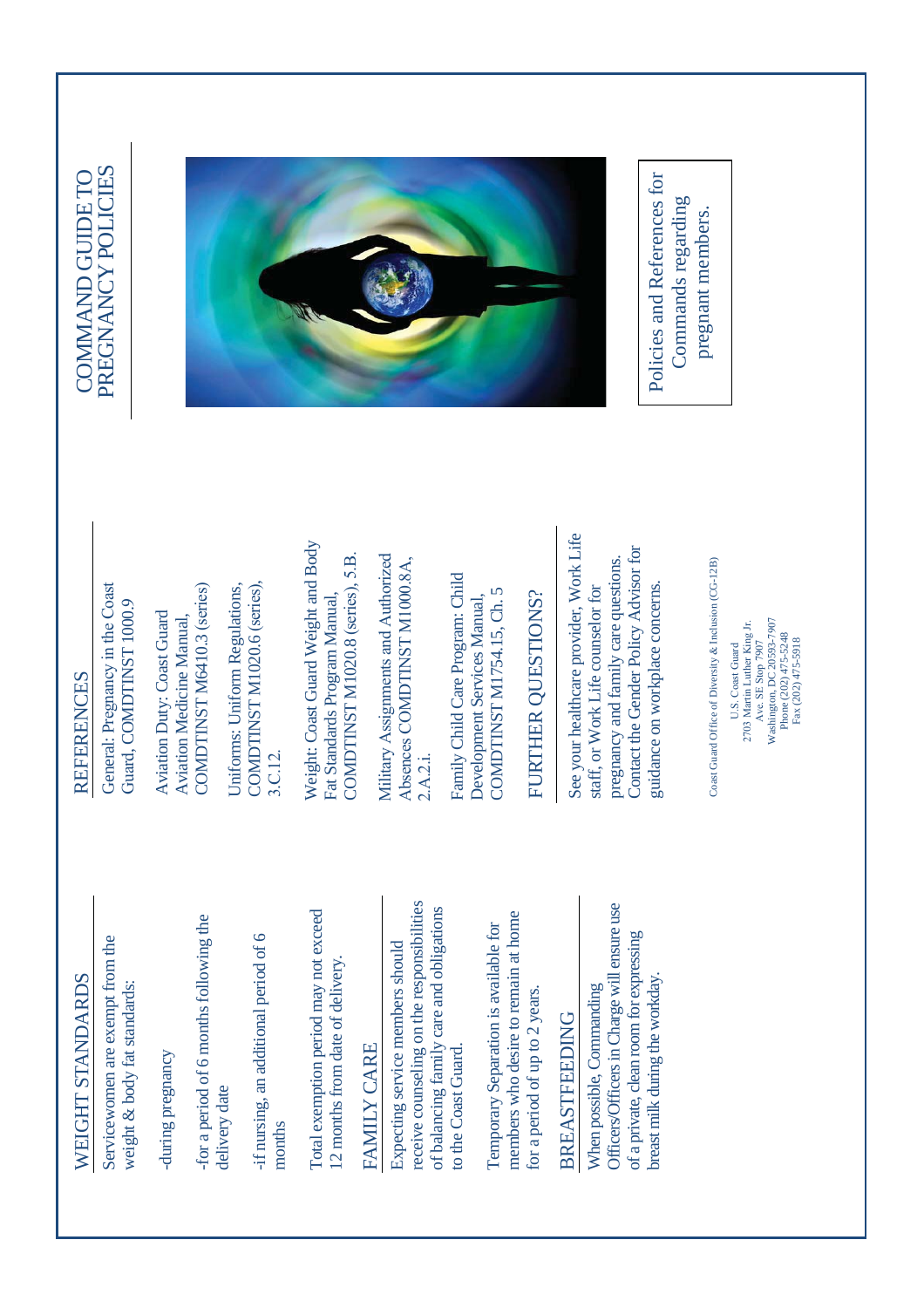| PREGNANCY POLICIES                                                                                                                                                                                                                                                            |                                                                                                                                                                                                         |                                                                                                                                          |
|-------------------------------------------------------------------------------------------------------------------------------------------------------------------------------------------------------------------------------------------------------------------------------|---------------------------------------------------------------------------------------------------------------------------------------------------------------------------------------------------------|------------------------------------------------------------------------------------------------------------------------------------------|
| responsible for ensuring that the pregnant<br>pregnant servicewoman. Commanding<br>quick reference for commands on the<br>woman's life. This guide provides a<br>Pregnancy is an exciting time in a<br>policies affecting the unit and the<br>Officers/Officers in Charge are | Resumption of deployments or assignments<br>INCONUS aviation duties, will normally<br>to cutters or OCONUS duties, including<br>be deferred for 6 months following<br>delivery.                         | healthcare provider deems it necessary<br>-up to 30 days of prenatal leave if the<br>Commands shall authorize:<br><b>MATERNITY LEAVE</b> |
| servicewoman is aware of these policies<br>resources. For further clarification, see<br>and has access to the references and<br>reference section.                                                                                                                            | earlier in the pregnancy, servicewomen are<br>Unless prescribed by a healthcare provider<br>usually placed in light duty status between<br>the 36 <sup>th</sup> and 38 <sup>th</sup> week of pregnancy. | -for a married member on active duty<br>whose spouse gives birth to a child,<br>10 days of non-chargeable leave.                         |
| Upon confirmation of pregnancy,<br>servicewomen are exempt from:<br>DUTY RESTRICTIONS                                                                                                                                                                                         | hour workweek during the last 3 months of<br>Watchstanders should be limited to a 40-<br>pregnancy.                                                                                                     | -42 days of postpartum convalescent<br>PERFORMANCE EVALS<br>leave after discharge.                                                       |
| -physical training requirements that may<br>affect the health of the fetus or mother<br>-standing at parade rest for $>5$ min                                                                                                                                                 | days<br>worn<br>after returning from maternity leave.<br>during pregnancy and up to 60<br>MATERNITY UNIFORMS<br>be<br>may<br>uniforms<br>Maternity                                                      | Commands shall ensure that pregnant<br>servicewomen do not receive adverse<br>evaluations strictly as a result of<br>pregnancy.          |
| (including weapons & boat crew training,<br>diving or rescue swimming duty<br>swimming qualifications, etc.)                                                                                                                                                                  | exchange (except the maternity ODU).<br>Uniforms are available at the Uniform<br>Distribution Center or at an Air Force                                                                                 |                                                                                                                                          |
| -exposure to chemical, toxic, or<br>environmental hazards                                                                                                                                                                                                                     | supplemental clothing allowance (SUPP<br>form to the Servicing Personnel Office<br>CMA) after turning in a CG-5155A<br>Enlisted women receive a enlisted                                                |                                                                                                                                          |
| No pregnant servicemember shall deploy or<br>remain aboard a ship, including small boat<br>duty, beyond her 20 <sup>th</sup> week of pregnancy.                                                                                                                               | Charge may authorize appropriate<br>Commanding Officers/Officers in<br>$(SPO)$ .                                                                                                                        |                                                                                                                                          |
| deployed INCONUS after the 20 <sup>th</sup> week<br>the member at the assigned air station or<br>only if medical facilities equivalent to or<br>better than those currently provided to<br>Pregnant aviation personnel may be<br>available at the deployment site.            | civilian attire when there is no uniform<br>equivalent or maternity uniforms no<br>longer fit comfortably.                                                                                              |                                                                                                                                          |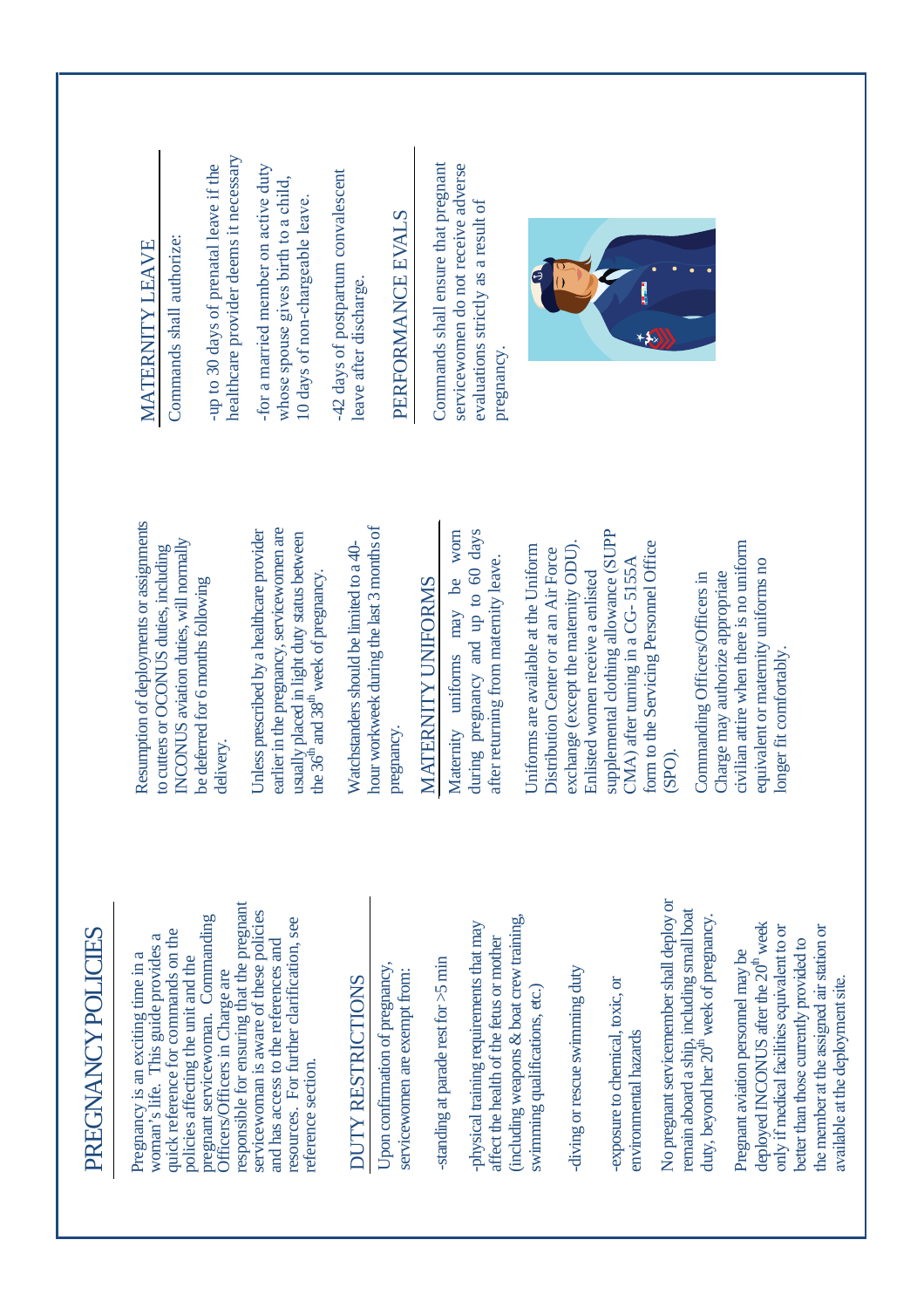

Agenda item no

**4**

#### **Medicare, releases and conditional payment notices**

#### Introduction

The Medicare Secondary Payer ("MSP") rules are complex and, in important respects, uncertain. The Centers for Medicare and Medicaid Services ("CMS") administer the MSP rules. In general, Medicare and Medicaid Services ("CMS") administer the MSP rules. In general, Medicare is considered a secondary payer to workers' compensation insurers and liability insurers. The duty to protect Medicare payments applies not only in cases that go to litigated judgment in which past or future medical expenses are awarded, but also to personal injury settlements.

Workers' compensation insurers and liability insurers must report to Medicare when a settlement is made to a claimant who has received Medicare benefits for the injury. If Medicare is not reimbursed for the payments it has made as a secondary payer, Medicare can seek recovery from virtually everyone in the personal injury settlement, including the claimant receiving the settlement funds, the claimant's attorney who received a share of the settlement, and the primary payer who paid the settlement funds. Medicare is not bound by what the parties state in the settlement agreement as to which party is responsible to reimburse Medicare (although that is binding as between the parties to the settlement) or what portion, if any, of the settlement is for past or future medical expenses.

If Medicare has paid for any medical care prior to settlement, the settlement agreement should provide for reimbursement to Medicare. Whether and how these principles apply to potential future Medicare payments is less clear. There is disagreement about the extent to which federal law requires settling parties to protect Medicare from paying for future medical expenses. If the parties know that the claimant will be a Medicare beneficiary for future accident-related medical expenses. Medicare prefers that the parties set up a Medicare set-aside account ("MSA") containing the likely amount of those future medical expenses to the extent Medicare otherwise would bear them. MSAs are widely used in settling workers' compensation cases because the CMS has issued a series of specific guidelines on how and when MSAs should be utilized in that context. The CMS has not yet established such guidelines for liability cases, however, and the commentaries (and Medicare's internal policies) are in disagreement about whether MSAs which never are required are even appropriate in a liability settlement. There is a case from a district court in New Jersey that appears to hold that no MSA is required in a third party liability case. There does not seem to be any case expressly holding a contrary position, nor does there seem to be any case that has addressed the issue in the Jones Act context.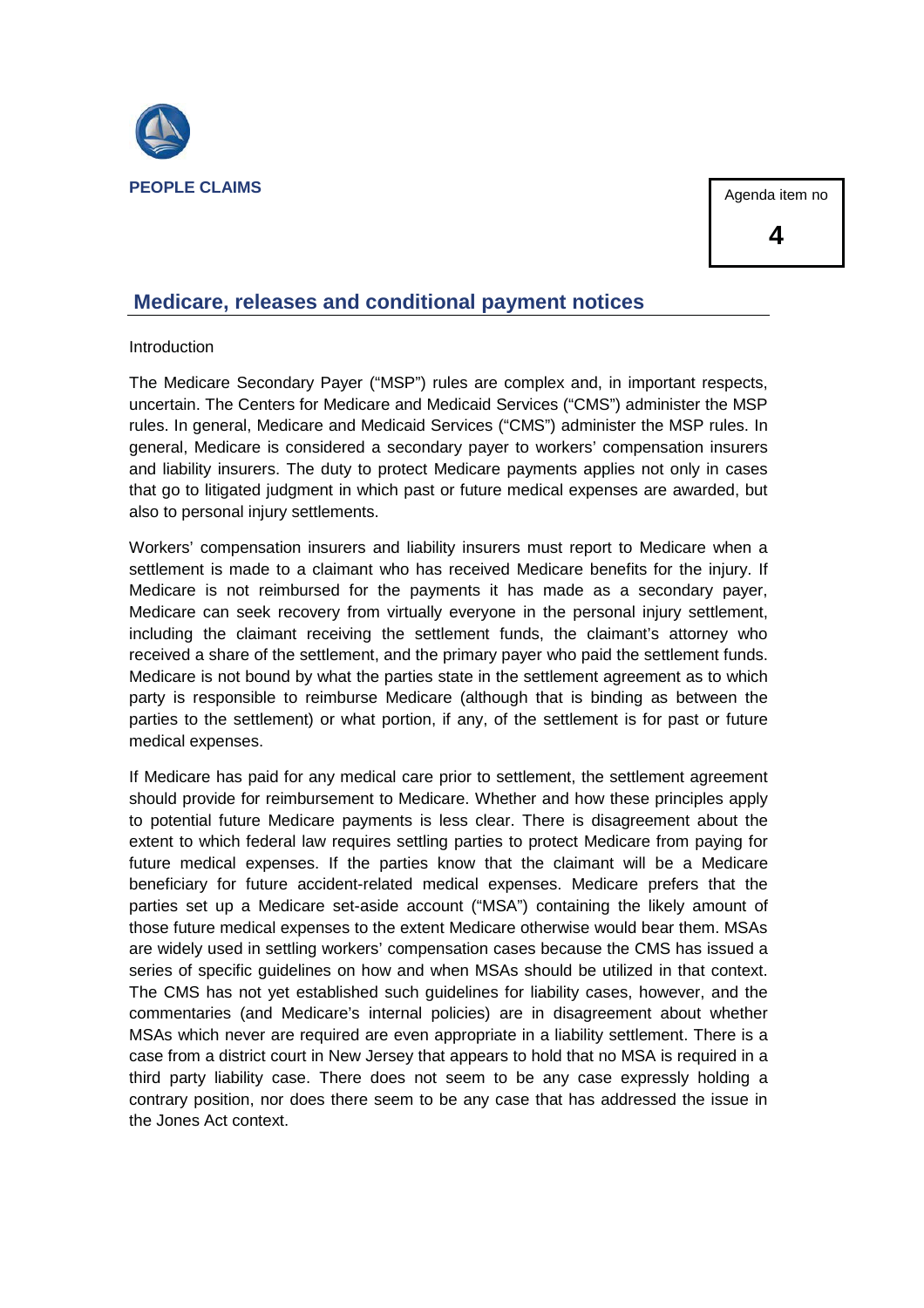

In evaluating the need for a settlement agreement to set up an MSA or otherwise protect Medicare for potential future accident-related medical expenses, the following questions are pertinent:

- 1. Does the settlement include compensation for future accident-related medical expenses?
- 2. Is Medicare likely to be called upon to pay for significant accident-related care in the future? The more likely it is that Medicare will be asked to pay significant amounts fo future accident-related medical care, the more risk is associated with doing nothing to protect Medicare.
- 3. What are the potential consequences of failing to establish an MSA? One risk is that Medicare will pay future accident-related medical bills and then seek reimbursement (with interest and possible penalties) from those who paid or received the settlement proceeds. Medicare's right to try to recover from shipowners or the Club under these circumstances is uncertain.

Typical Medicare release language in Jones Act crewmember personal injury settlement is as follows: XXXX (Plaintiff) and not XXXX (shipowner) is responsible to pay his future medical expenses, including but not limited to any reimbursements due to Medicare. Should XXXX (Plaintiff) fail to satisfy or resolve with Medicare responsibility for payment of past or future medical expenses, and Medicare seeks recovery from XXX (shipowner), XXXX (Plaintiff) agrees to reimburse XXXX (shipowner) for any amounts that Medicare recovers from them or either of them."

A member received a conditional payment notice in 2017 for a case that was settled in 2013. The amount that Medicare claimed was less than \$15,000. Similar release language as the above was used at the time of settlement. The plaintiff's lawyer and claimant ignored the member's calls and request for payment. The member ended up seeking the assistance of Medicare expert to negotiate the payment.

Discussion Questions:

- 1. Anyone else receive a conditional payment notice for a Jones Act personal injury settlement?
- 2. What steps should be taken to protect shipowners from the above scenario?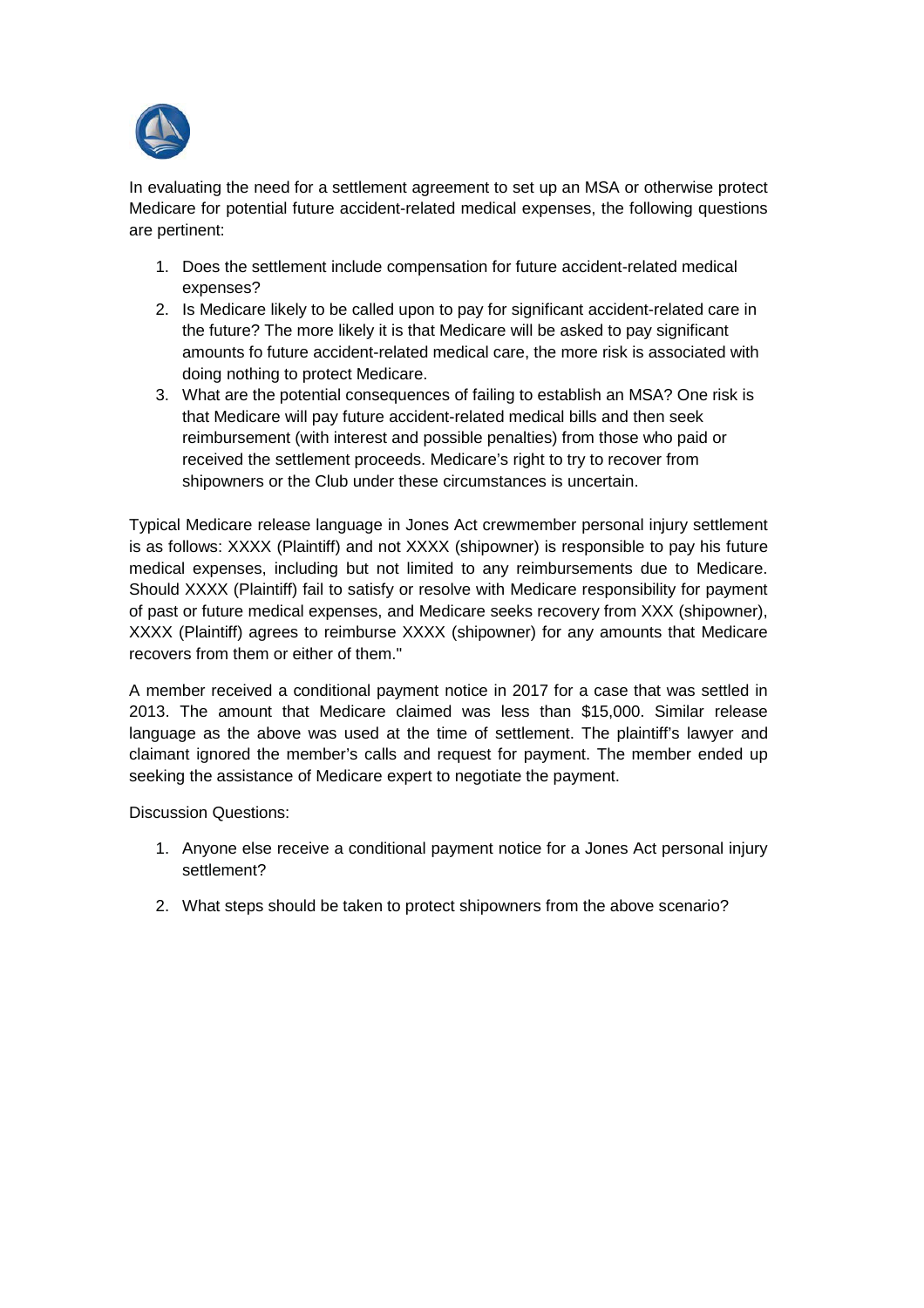

#### **Next of kin notifications in tricky situations**

#### Introduction

Shipowners often have an unwritten policy that a crewmember's next of kin will be notified if they are either unconscious or have passed away. However, there are many extenuating circumstances that can render a crewmember temporarily incompetent but conscious. In these cases it is questionable whether next of kin should be notified and the company policy often leaves the risk management team in a quandary for what the "right decision" is in regards to next of kin notification.

Examples of "tricky situations" include:

- 1. When a crewmember suffers from a stroke or brain injury but the illness does not render the crewmember unconscious
- 2. When a crewmember is suffering from mental health issues, such as psychosis or showing suicidal tendencies
- 3. When a crewmember seems to be having an addictive crisis

Discussion Questions:

- What is your company's current policy regarding next of kin notification?
- Does your next of kin notification policy address what would happen in the situations above?
- What is your company's procedure in regards to who and how next of kin notifications are made? What happens if there are two next of kin listed in conflicting documents?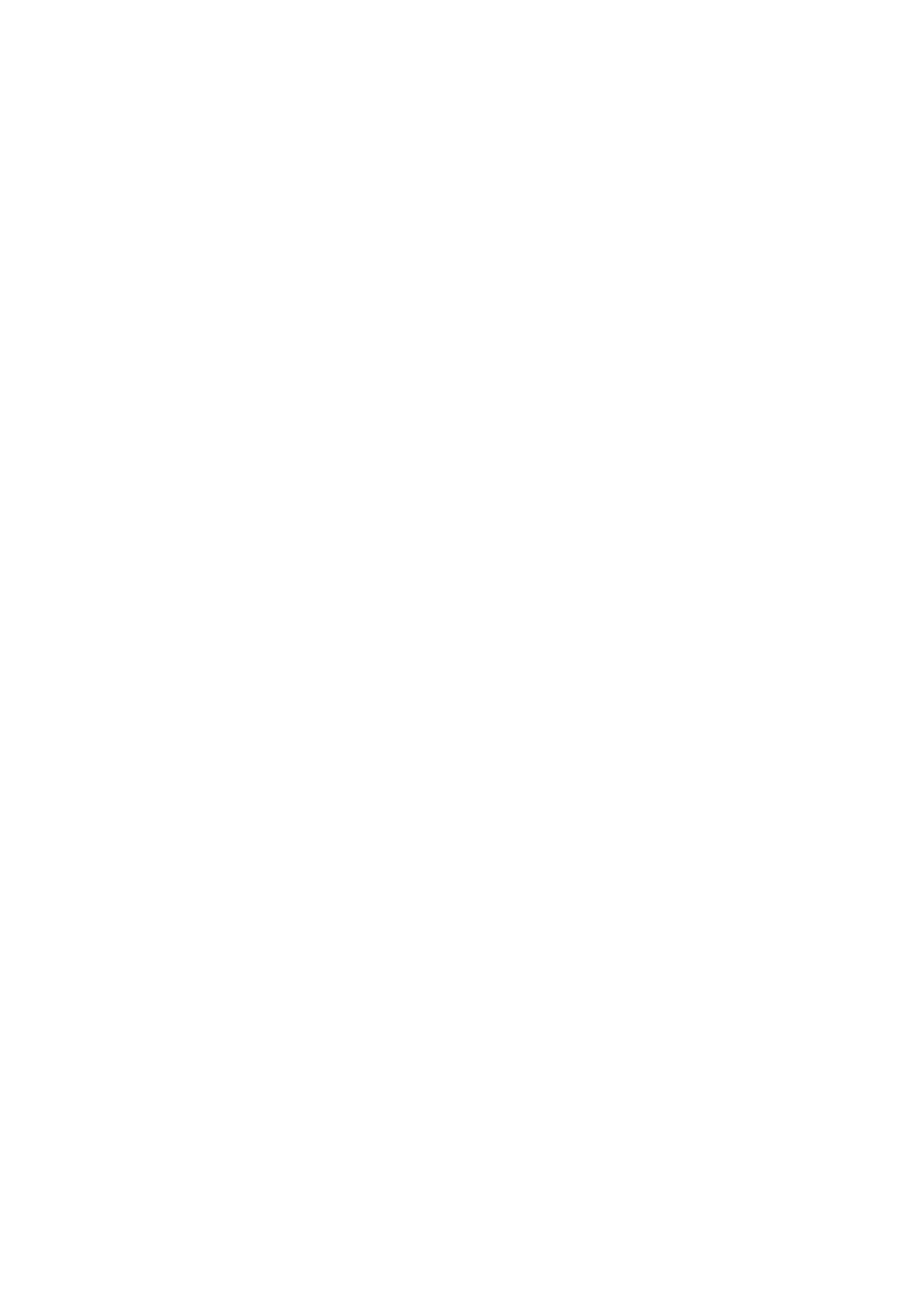

#### **PEOPLE CLAIMS**



#### **Pre-employment medical questionnaires, alcohol policies and drug/alcohol tests after incidents**

#### Discussion Questions

- 1. What do you like/dislike about your company's pre-employment medical questionnaire (if one exists)? Ideas for improvement?
- 2. What is your company's alcohol policy on the ship? How is it enforced? Is the policy helping to prevent incidents?
- 3. What is your company's policy for drug and alcohol testing after incidents?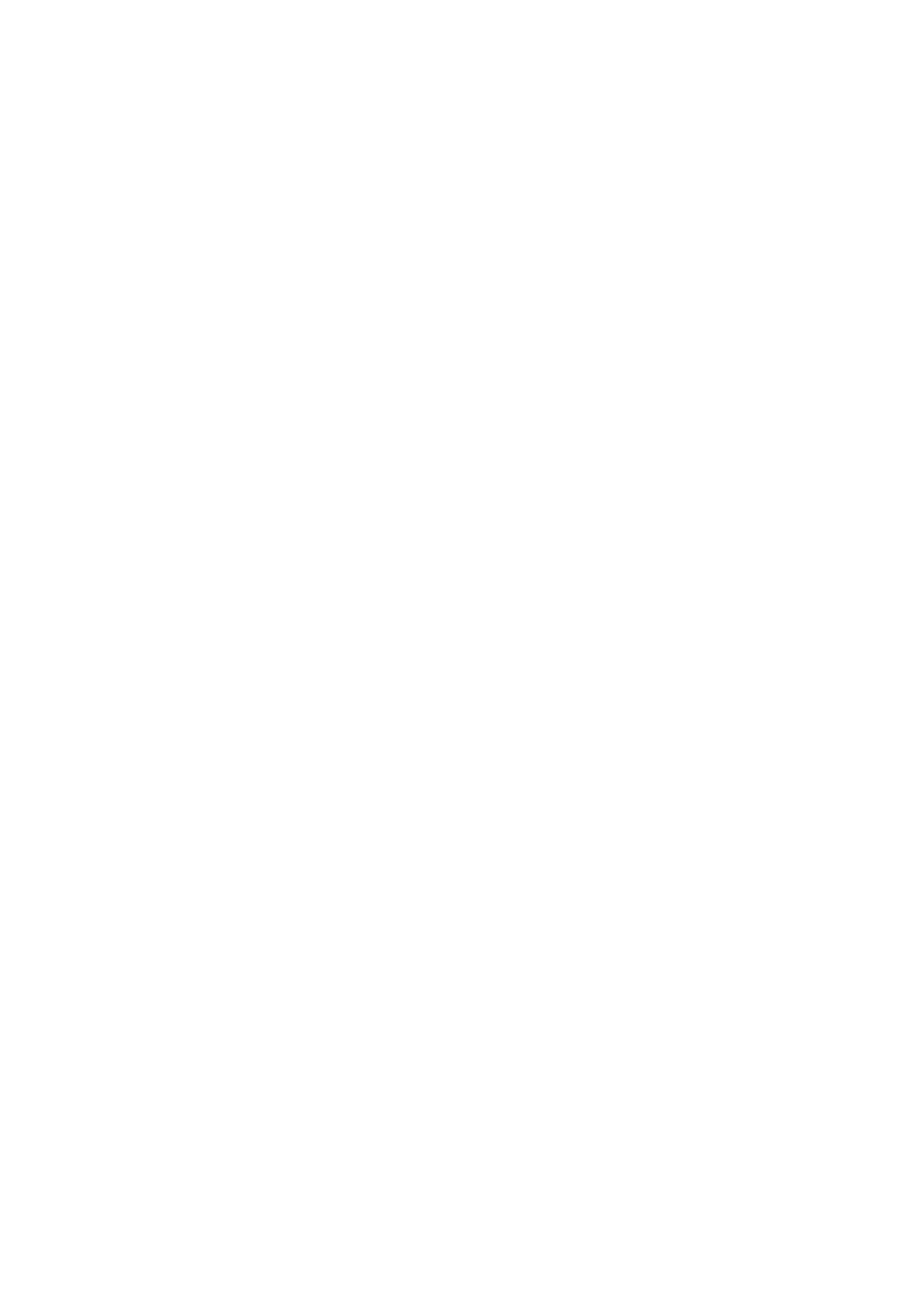

#### **PEOPLE CLAIMS**

Agenda item no

**7**

#### **Best practice for missing crewmembers**

#### Introduction

When a crewmember goes missing in a foreign country, the shipowner's obligations are often defined by the foreign country's immigration laws and the Maritime Labour Convention. However, what happens when a crewmembers goes "missing" in his country of origin, i.e. when an American crewmember goes missing in a US port.

Discussion Questions:

- Does your company have a policy for what to do in situations where a crewmember fails to report back to the ship while on shore leave or simply goes "missing"?
- If no policy exists, what do you believe is a company's obligation in terms of searching and notifying the family in regards to a missing crewmember situation?
	- o How long do you search?
	- o Whom do you notify?
	- o What authorities do you contact?
	- o Do you notify next of kin and when?